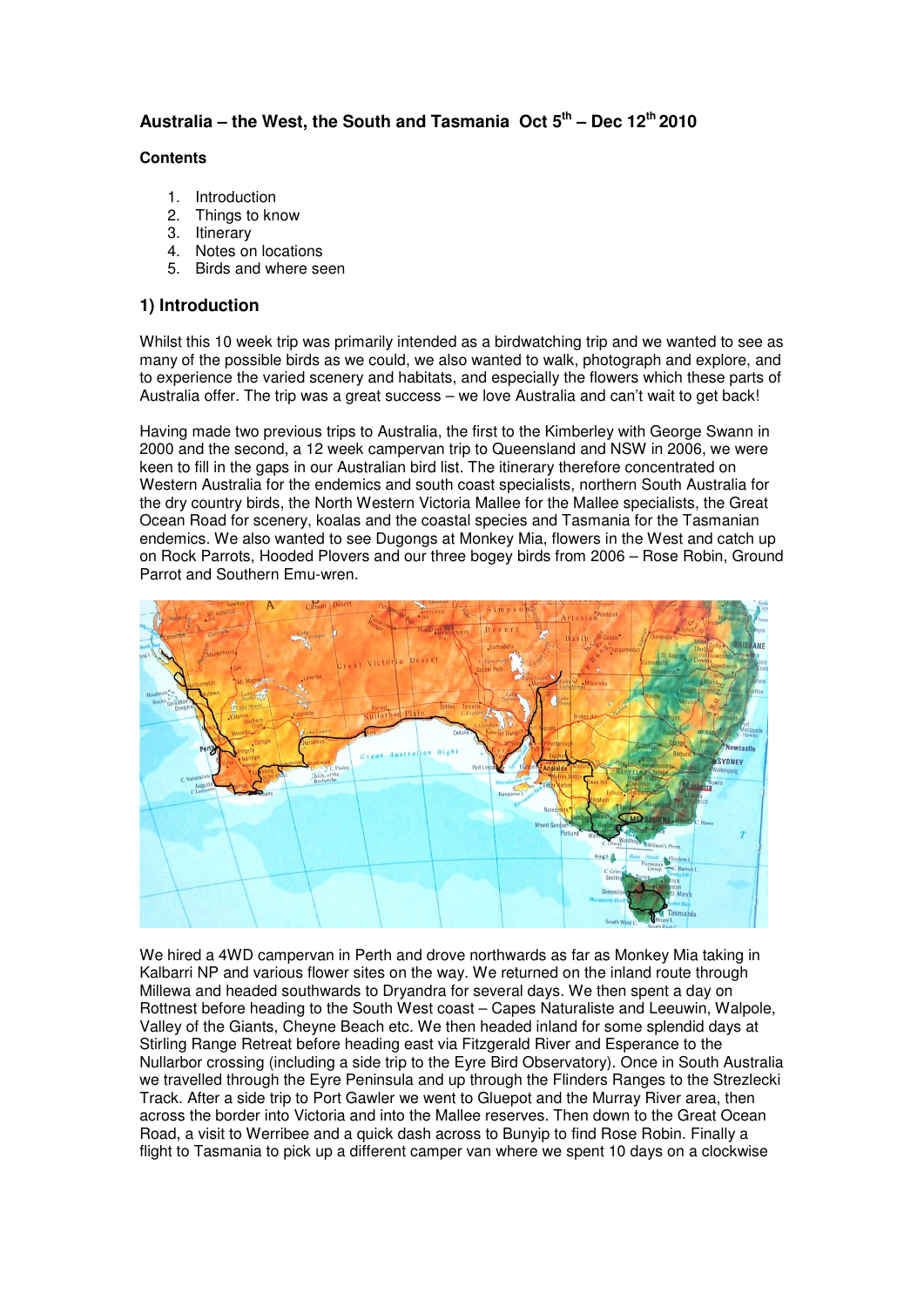circuit including Bruny Island, Truganini Reserve, Mount Field, Lake St Clair, Strahan, Corinna, Cradle Mountain and Maria Island.

Our total distance travelled was 13,700 kms and the trip cost about £13,300 including everything – flights, travel to Heathrow, van hire, petrol, camp sites, food etc.

We saw 311 species of birds, including 71 lifers which brings our Australia list to 561. We also saw possums, koalas, a platypus, echidnas and wombats plus the inevitable kangaroos, wallabies and delightful pademelons. Not forgetting dugongs, breaching humpback whales and various interesting reptiles. We enjoyed almost all the places we went to, and looking back would hardly change the trip at all.

Our main dips were Purple-gaped Honeyeater, Western Whipbird, Eyrean Grasswren and Freckled Duck. Some of the "easier" WA endemics were harder than we expected – the two fairy-wrens, Western Yellow Robin and Red-eared Firetail took some tracking down and both Rock Parrot and Hooded Plover evaded us for weeks. However, we succeeded with Shorttailed and Striated Grasswrens, Mallee Emu-wren, both the Whiitefaces and Letter Winged Kites so I reckon we didn't do too badly!

We used Slater as our field guide having decided that Pizzey and Knight was just too heavy to take. We also used Thomas and Thomas "Finding the birds of Australia" which is out of date but still useful. In Western Australia we used Frank O'Connor's notes from his website (though some seemed a little out of date?). In South Australia, Peter Waanders' PDF document "A Birdwatching Guide to South Australia" was invaluable as was Tim Dolby's "Where to watch birds in Victoria". In order to avoid taking too much paper we took a Netbook (small laptop) with us on to which I downloaded large quantities of other useful documents and information, especially trip reports and emails from Birding-Aus and scanned pages from Pizzey and Knight.

Lonely Planet's "Watching wildlife - Australia" was handy background reading. For finding camp sites and cafés and other "touristy" things, and for background information, we used the Lonely Planet guides.

Buying a road Atlas at the planning stage was most helpful – the AA do a good one, available from Amazon. We marked with a highlighter all the places we fancied going to, which made route planning much easier. Many campsites were also marked on this atlas which was handy. We had planned an outline itinerary which we more-or-less followed but we made a number of minor changes along the way.

We also had David Stewart's CDs of Western Australia, the Mallee and Tasmania which I had downloaded to an Olympus DS40 recorder/player. These were very useful and we did use the calls occasionally either to attract birds or to help confirm their ID. We did try pishing, with very mixed effects – quiet pishing sometimes worked very well.

We did not use any professional guides, though Gina Hopkins did a splendid tour around Werribee for us. On the whole, bird identification was not difficult (compared, say, to South America) as there are not many confusion species and you could usually get a decent view with sufficient time. However finding some of the birds was quite tricky and could take a good number of hours or days.

During research we used trip reports on birdtours.co uk and travellingbirder.com. We also used a large number of websites as follows:

#### **General**

http://www.transport.sa.gov.au/quicklinks/northern\_roads/northern.asp Outback roads **http://www.bom.gov.au/ Weather and Drought maps http://au.yahoo.com/ Australian Yahoo http://www.street-directory.com.au/sd\_new/home.cgi Street maps http://www.immi.gov.au/ Electronic Travel Authorities**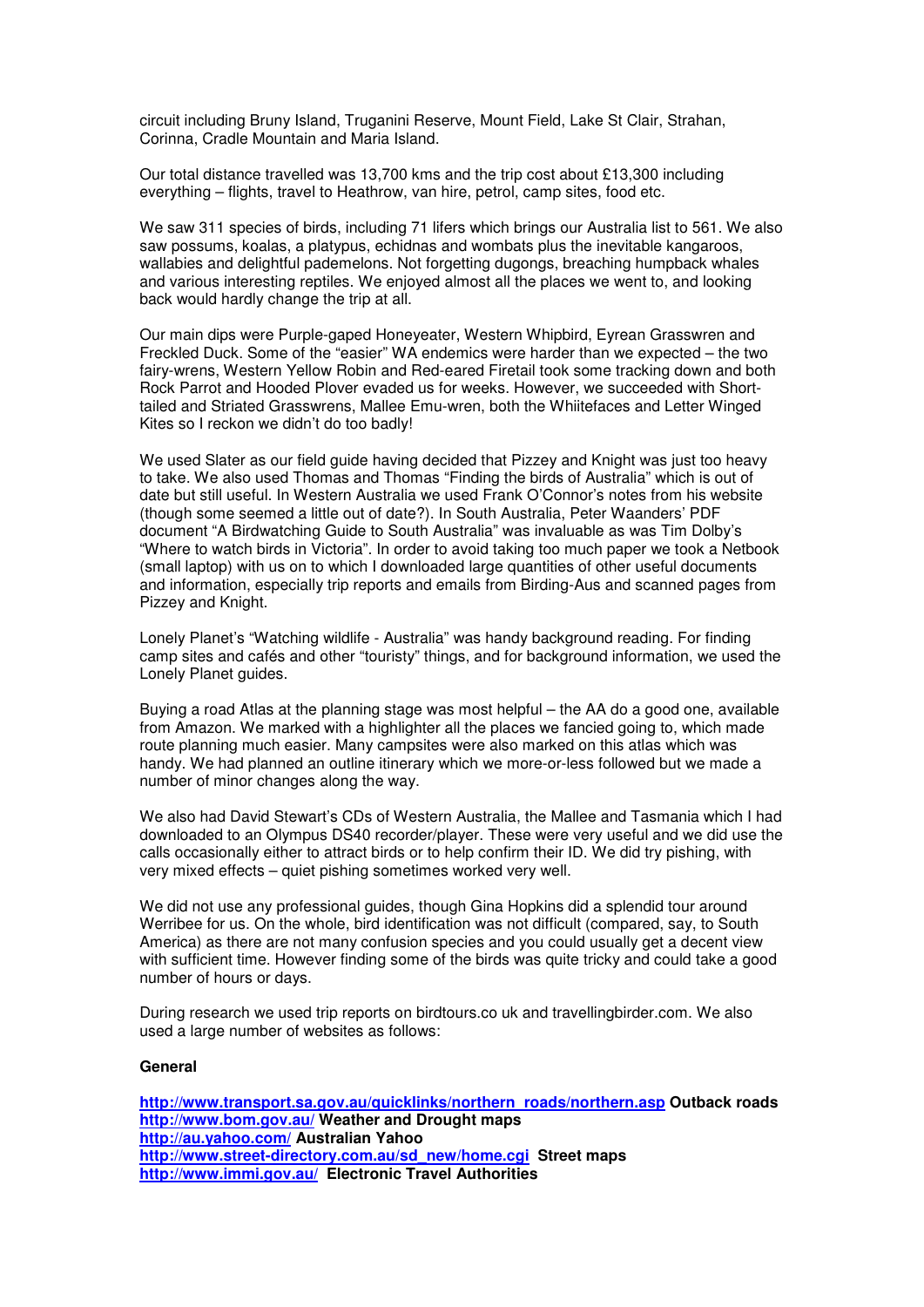#### **Birding Web Sites**

**http://www.eremaea.com/ http://groups.google.com/group/birding-aus Birding Aus Google group http://boca.org.au/ http://aussiebirding.wildiaries.com/ http://www.aviceda.org/abid/search.php?keyword=albatross http://www.birdata.com.au/maps.vm?lat=-27.1&lon=133.6&scale=40000000&spe http://www.birdsaustralia.com.au/ http://bird-o.com/ http://www.birdpedia.com/au/bi.dll/bipu01?m=002 http://bioacoustics.cse.unsw.edu.au/birding-aus/ Birding Aus archives** 

#### **Western Australia**

**http://www.birdsaustralia.com.au/the-organisation/western-australia.html http://birdswa.org.au/sightings.htm http://members.iinet.net.au/~foconnor/ Frank O'Connor's website http://www.dec.wa.gov.au/index.php National Parks http://www.rottnestexpress.com.au/index.aspx Rottnest Express http://www.bom.gov.au/wa/ Weather http://members.westnet.com.au/westernflora.tinker/WFCP.htm Western Flora** 

#### **South Australia**

**http://www.birdssa.asn.au/**

**http://www.sabirding.com/ Peter Waanders' website http://www.birding.com.au/site/company/ Jolly Goodfellows http://www.environment.sa.gov.au/parks/ National Parks http://australian-4x4.com.au/strzelecki-track-sa-australia.html**

#### **Victoria**

**http://tim-dolby.blogspot.com/ Tim Dolby's website http://tim-dolby.blogspot.com/2007/08/where-to-see-birds-in-northern-victoria.html http://www.parkweb.vic.gov.au/ National Parks http://www.eremaea.com/BirdlineSpecies.aspx?Taxon=1244&Birdline=1 http://www.eremaea.com/MostRecentSightings.aspx?Taxon=6853 http://www.eremaea.com/ http://www.firetailbirdwatchingtours.com/ Simon Starr http://new.dpi.vic.gov.au/agriculture/pests-diseases-and-weeds/plague-locusts/updates http://www.vicroads.vic.gov.au/ Roads in Victoria** 

## **Tasmania**

**http://www.parks.tas.gov.au/ National Parks http://www.brunycruises.com.au/tours/cruise.aspx http://www.inalabruny.com.au/**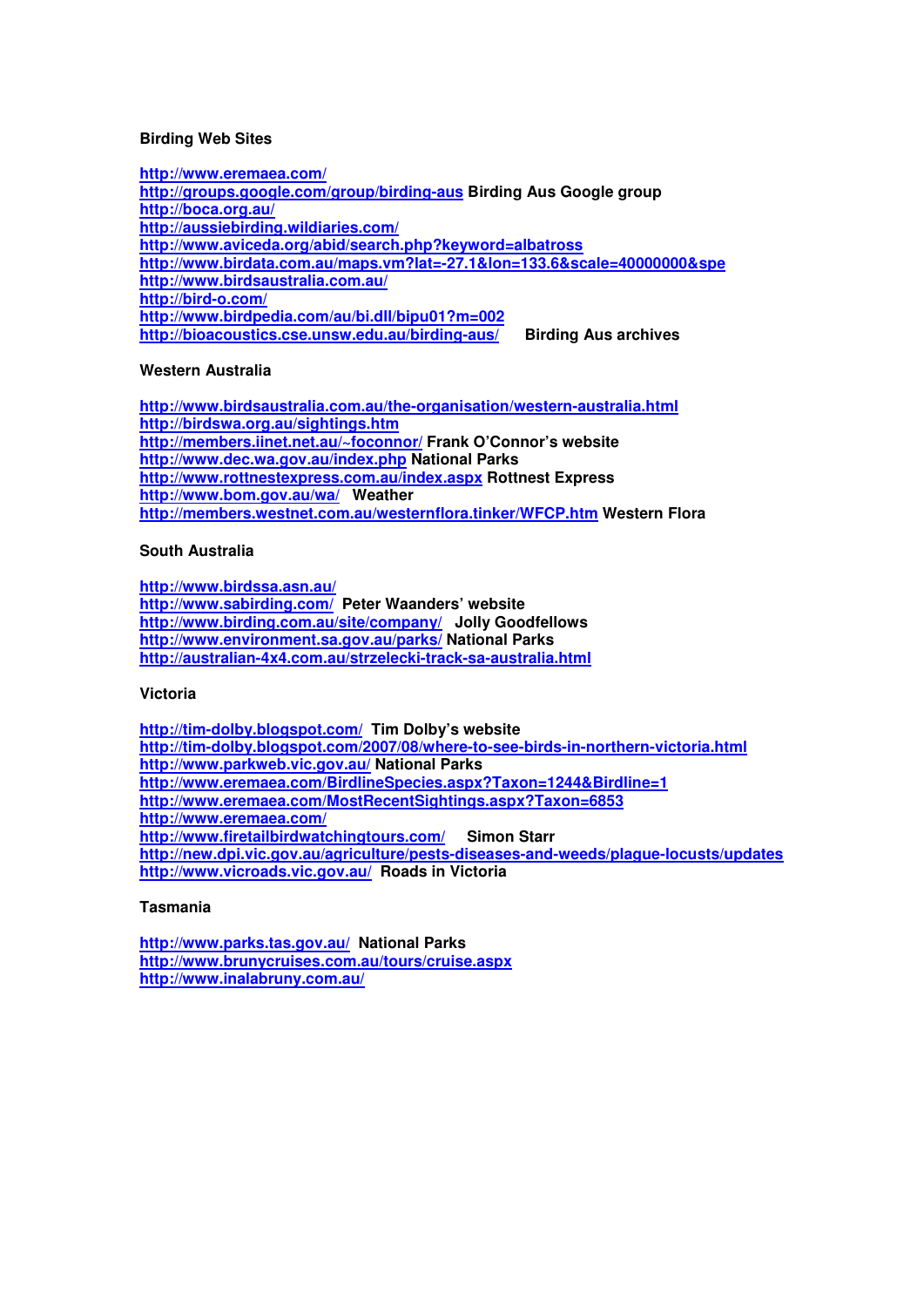### **2) Things to know about** (in no particular order)

**Visas** (called Electronic Travel Authorisations) can be obtained over the Internet for a few dollars. The maximum time of stay in Australia for a standard tourist visa is 3 months.

**Internet access** – we took our own Netbook expecting wi-fi access (called Wireless Internet) to be easily available but it wasn't. Some caravan parks had it for a fee, but the connection was not always good. Really trendy cafes had it but we didn't often go to places like that!

**Camper Van Hire** can be very expensive especially for 4WD. We got a decent deal from Cheapacampa, who rent out older Apollo vehicles. You can get a **really** cheap deal in Tasmania where our basic but serviceable small non-4wd van had done 300,000 kms! (TasmaniaCampervanRentals)

**Bushflies** can be a real problem in the dryer areas at any time other than winter. They are like small houseflies, and crawl all over you especially around your eyes and mouth. Head nets do work, but you can't really use them when eating or using binoculars, and they can feel hot. Some insect repellents – e.g. Aeroguard Roll-on – are quite effective, but most, including DEET based ones, are not. Luckily the flies do not come "inside" buildings or vehicles.

**Weather –** is very unpredictable in Oz these days. Most of the time we were in southern Australia it was very cold with strong southerly winds and showers and we had two pretty wet days. Many of the inland tracks were closed due to rain for some weeks in South Australia and we had to grab our opportunity once they had opened. We were rained out of Gluepot after only 24 hours followed by two wet days around Waikerie and had torrential rain around Melbourne. However in some ways we were lucky as there had been severe flooding in September (you could see all the resulting road washouts) and there was flooding again just as we left Melbourne and as I write this there is more flooding again.

**Drought and Floods** West Australia is still suffering from drought at present whilst eastern Australia is having the most rain they have ever had. Rain has been falling in the usually dry interior for about 12 months so we were keen to see the "greening of the desert". (It had been right at the end of a long drought when we visited in 2006 and everything was dry as a crisp). This is all due to an exceptional La Nina. It had an obvious effect on the birds – all the herons, ibises, wildfowl, pelicans etc had gone to the interior to breed and Werribee was virtually empty. Also the vegetation was very lush, including the spinifex which had tall flowering stems, making it more difficult to see small birds – on the other hand they were breeding so the numbers should be building up.

**National Parks** We spent quite a lot of our time in National Parks and the entry fees can mount up. We bought a \$40 Holiday Pass in WA and in Tasmania we bought a \$60 pass. Apart from making financial sense it was much more convenient than paying at each park and it meant that we could just spend a short time in a park and not feel bad about having to pay!

**National Park Information**: National Park office opening hours were completely out of sync with our requirements. We found that it was often impossible to get walk leaflets etc in advance or at any other location, but the offices closed at 5:00 pm (and not a second later) and opened at 9:00 or 10:00. They seemed to be oriented towards coach parties of day visitors. Sometimes the leaflets were available in a display unit outside – more of this would be very welcome. (The often quoted solution is that the information is available on the web  $$ well it is, but with no web access and no printer this is not a lot of use)

**Time zones** Intriguing this – SA is half an hour behind Victoria and some Nullarbor roadhouses have their own time zones!

**Food** in shops seemed expensive though this was partly the result of the awful exchange rate - about \$1.55 to the pound compared to \$2.40 last time we were there. Meat was cheap and good. Good quality vegetables are hard to find in the Outback.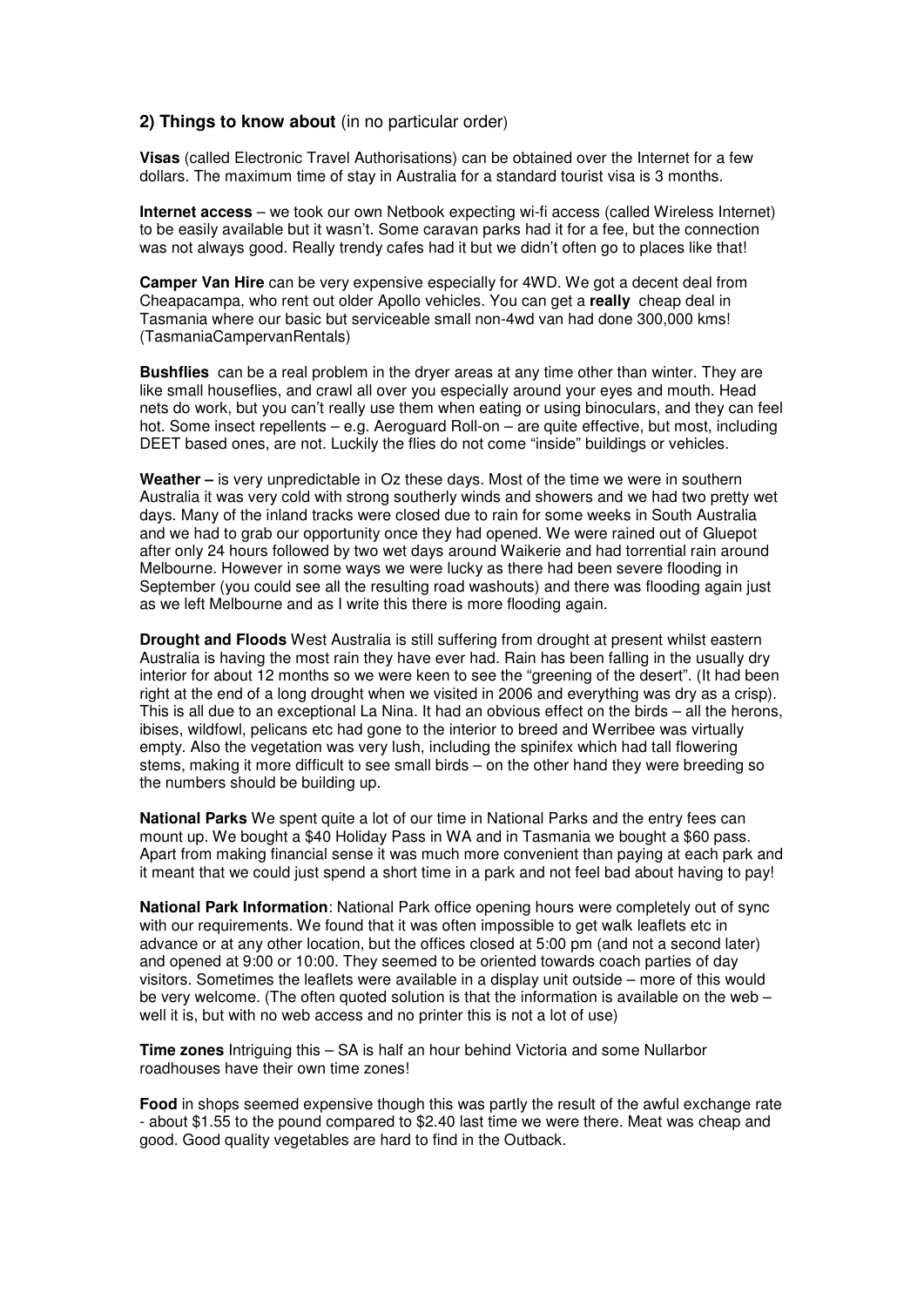**State Borders and Fruit Fly Exclusion Zones** We kept crossing these and each time you have to get rid of, or eat, or cook, all your fresh veg and fruit. This took a bit of planning but the fact that cooked stuff was OK meant that I was often to be found cooking up some sort of ratatouille mixture just before crossing a border! We were only checked at Ceduna coming into SA where they looked in our fridge.

**Eating Out** seemed more expensive than last time we were there. A Flat White coffee was about \$3.80 (about £2.50) wherever you bought it. Note that Australians in the outback areas eat their evening meal early – food is often served from 6:00 pm to 8:00 pm

**Service** at many cafes was exceptionally slow. I think because each coffee is made from scratch and takes ages - they take the "Barista" thing very seriously. Coffee can be good, but if you have a mug they often only use the same amount of coffee as a cup and fill up with milk so it can be very weak.

**Locusts** We knew that locusts had been building up and could be a problem for us and indeed they were. Wyperfeld NP was closed for locust spraying so we had to change our plans. There were so many locusts underfoot at Pink Lakes that it made walking unpleasant.

**Tyre Inflation** We found that the tyres on our camper van were hugely over-inflated. This explained why the van seemed to be very difficult to stop. When we inflated them correctly the problem disappeared. It is also necessary to deflate tyres for sand driving (e.g. the track to the Eyre Bird Observatory) - however a tyre inflator is never supplied so it is necessary to buy one. (You may be able to manage without deflating the tyres but it is anti-social as it damages the tracks)

**Arriving and Leaving** The Comfort Inn in Perth was a good place to stay on our first night – near the airport and the Apollo office was just over the road. In Melbourne we stayed in the City Square Motel – right in the centre so handy for sightseeing but a bit hard to find (a very unobtrusive entrance) but very good value and a spacious room – good for repacking! The Melbourne airport bus service drops you off quite nearby.

**Wine Boxes** Wine seemed expensive compared with the UK so we experimented with Wine Boxes (or Casks as the are called). The Banrock Station boxes were not cheap but they were consistently good and far cheaper than bottles.

**Crossing the Nullarbor** This was a bit boring but not as bad as we expected. The scenery is by no means treeless all the way and there are some super skyscapes (we were probably quite lucky to have showery and thundery weather). We did a couple of side trips - the Eyre Bird Observatory and a quick jaunt up the road to Cook until the very sticky puddles got too large. Passing road trains are a hazard - they throw up gravel from the side of the road and the wind shock can be significant. Most Roadhouses have a bare and basic campsite and provide fuel, food and a few very basic foodstuffs such as milk and bread but no more, so eating healthily can be problematic as you have to get rid of fresh food at the border! (They all have a bar and restaurant of course – not necessarily to be recommended!)

**Fuel prices** can be quite variable even within the same town. Fill up whenever you see cheap fuel! Mundrabilla Roadhouse on the Nullarbor is renowned for cheap fuel, compared with other Nullarbor Roadhouses. There is also cheap fuel at Norseman and amazingly cheap fuel at the Lyndhurst Hotel. Prices ranged from \$1.23 to \$1.70 per litre for diesel.

**Driving and Kangaroos** Much has been written about the dangers of driving at night and running into a kangaroo and they are all true! In fact the kangaroos seemed to appear at about 4:30 pm wherever we were, but at least you can see them at that time of day. We made it a rule never to drive after 6:00 pm.

**Phones** When we arrived at Perth we bought a very cheap Vodaphone phone at the airport. This was a mistake. Although many of the areas we travelled in had no mobile phone coverage at all, we found a significant number of places where there was Telstra coverage but not Vodaphone. (e.g. Norseman, Parachilna, Wilpena, Leigh Creek) though apparently we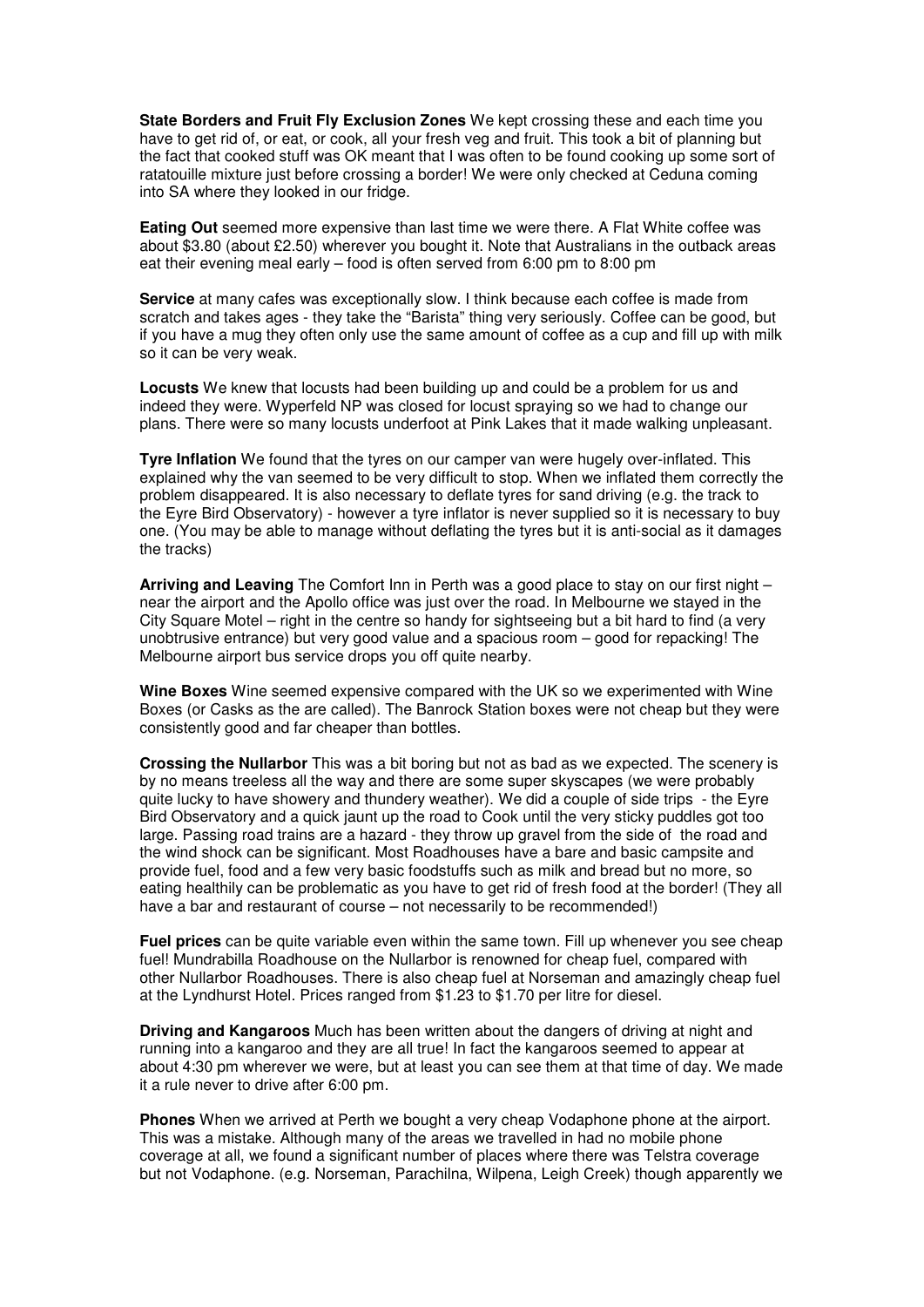could still use the phone in emergencies by dialling 112. It is worth getting a cheap phonecard as phone boxes are plentiful and usually in working order but many do not take cash.

**Water Quality** In some outback areas the campsites actually had no water at all or more often, no drinking water. When drinking water was available it was often not very pleasant. So we filled up whenever we found good water and kept our drinking water separate from our other water e.g. for washing up. We sometimes resorted to bottled water – not something I like doing at all.

**Camp site hours** Commercial camp sites often close the office at 6:00pm and there may be no after-hours check in facilities and no alternatives. The bigger the operation the worse this problem is – we just squeezed into Wilpena Pound Resort and Cradle Mountain Village before curfew. We often needed to leave early in the morning before the office was open but there was usually some way of leaving a key (e.g. for the ablutions blocks or the gate boom) and getting the deposit back if you organised it the evening before.

**Campsite hosts** In some more remote National Park camp sites in Western Australia (e.g. Fitzgerald River) there was a Campsite Host – a permanent (volunteer) caravan resident who looked after the barbecues and toilets and dealt with any problems. They seemed to have satellite communications so were useful to have around in emergencies. We thought this was a very good idea.

**Campsites for sale/closed.** Many of the camp sites we stayed in, and country cafes, roadhouses and shops we used, were, sadly, for sale. At least two of the campsites we intended to use had disappeared under housing or holiday developments. We were using upto-date atlases and guide books so the speed of this happening is worrying – soon there will be no camp sites left for mobile travellers, as even the ones that were still there were converting many of their touring sites to cabins.

**Outback tracks in a camper van** If you hire a conventional (non 4WD) camper van then you are usually not allowed to travel on dirt roads at all, apart from tracks leading to camp sites. This is obviously extremely restrictive. So you can get round this by hiring a 4WD camper van (ours was based on a Toyota Hilux pickup) – you can then travel on any dirt road provided it is shown on a road atlas, and is not just a track. It was sometimes difficult to tell which category a track in a National Park fell into, and we certainly bent the rules a few times. And if you want to travel on a number of specifically named roads such as the Birdsville Track and Strzelecki Track you have to ring up and ask permission the day before – the hire company then checks the road conditions and either gives or denies permission. This is all a bit ridiculous – tracks such as the above are actually closed if the conditions are bad and you can't go along them anyway. And some areas, such as Cape York, are completely forbidden. However these are the rules which I suspect are widely broken but you could find yourself in serious trouble with the insurance if you broke down in a forbidden place.

**Quandong Pies** One of the pleasures of travel around northern South Australia was the Quandong Pie – a pie with Quandong filling and a crumble topping.. Available in most cafes (many of which were called the Quandong Café) and always good especially with ice cream. Quandong jam is good too. (The Quandong is a wild bush fruit which is now also cultivated)

**Saturday afternoon closing** in the Outback - We were caught out at Leigh Creek by Saturday afternoon closing. **Everything** was closed – we could not even buy a phone card.

**Flavoured milk** The Australians seem to have a love affair with flavoured milk. Every café, bakery or roadhouse had one, or maybe two, complete cabinets containing flavoured milk in cartons, often two competing brands. The favoured tipple of truck drivers I think! Coffee flavour was good but if you want to taste the coffee go for Extra Strong!

**Flowering Gums** We came across very few of these but there were a few exceptions. The very tall trees at the Porungorups were flowering en masse, which did attract a good number of birds, and also some of the Stringybarks at Little Desert, which didn't. Otherwise it was just the odd flowering trees at camp sites (perhaps not a local variety?) and the Blue Gums on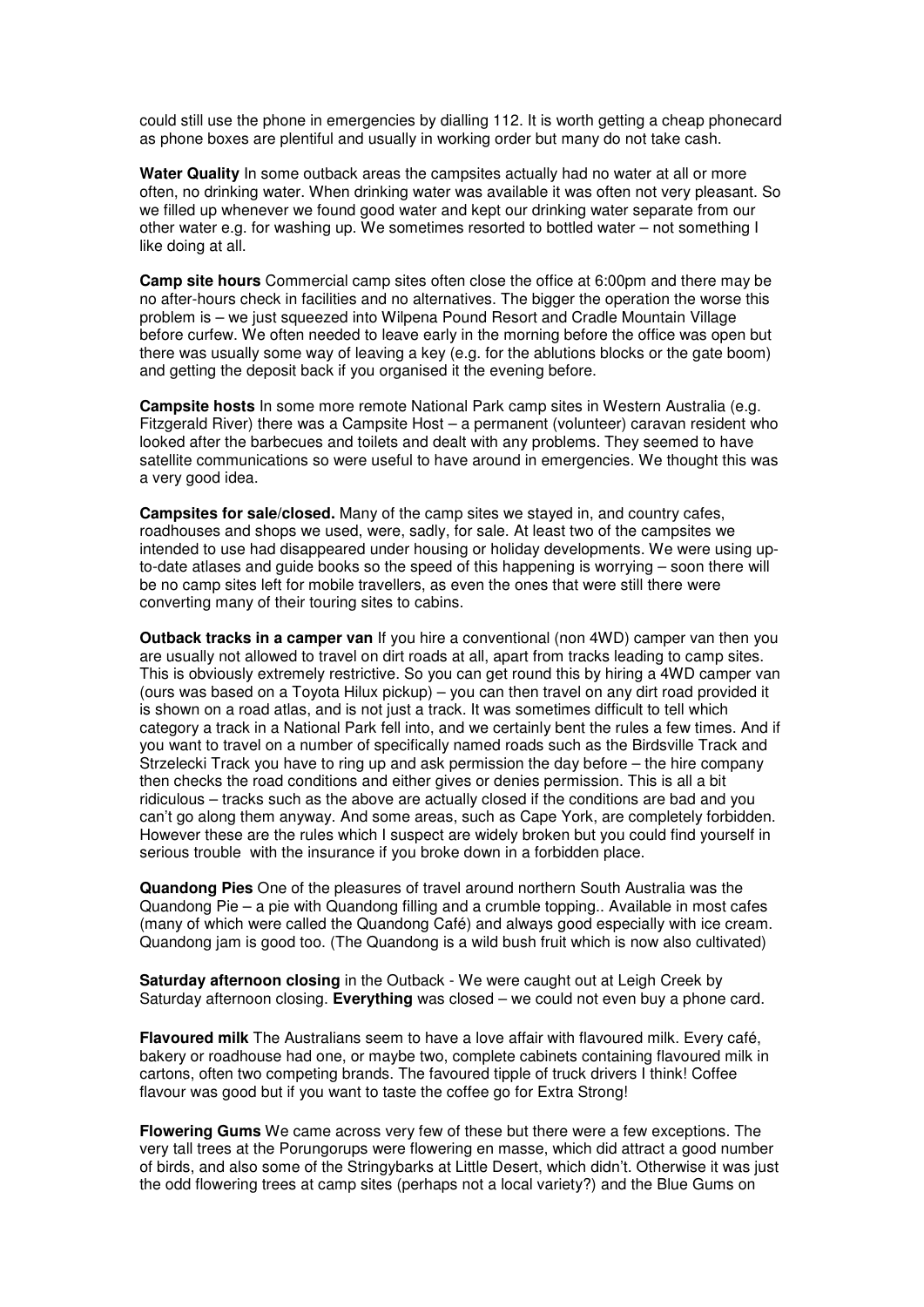Maria Island. It is possible that the wet weather meant that trees were concentrating on producing new leaves rather than flowering.

**New building** We found the amount of new building, new estates, land sales, "Land just released" etc in WA to be extremely depressing. West Australia seems determined to build all over its bushland, especially near the coast, just like Queensland.

# **3) Itinerary**

**5 th Oct –** train from Pembrokeshire to Heathrow and took the BA flight to Singapore, changing to a Qantas flight to Perth. Overnight Perth on the  $6<sup>th</sup>$ .

7<sup>th</sup> Oct – Picked up campervan and drove north out of Perth through endless suburbs and many more being built. Big shopping session at Jondalup. Got a bit lost and finished up at Regan's Ford for the night. Good birds at the ford.

**8 th Oct** – North to Badgingarra (for flowers) via pleasant Scenic Drive then to Western Flora near Eneabba. Guided Wildflower walk.

**9 Oct –** self guided Wildflower Walk then drive north to Hamelin Pools Station Camp site. **10th Oct** – birdwatch around the site then to Eagle Bluff and Hamelin Bay for Stromalites and cream tea, then on to Monkey Mia. Walked the Nature Walk.

**11th Oct –** Nature Walk again then watched dolphin feeding then catamaran trip for Dugongs. Overnight at free site at Murchison River

**12th Oct –** Kalbarri NP – various walks and lookouts – overnight Kalbarri.

**13th Oct -** Kalbarri area then cross country to Millewa for Wreath Flowers. Overnight Perenjori.

**14th Oct –** south to Northam and then to Lazy Days Holiday Park near Dryandra.

**15th Oct –** at Dryandra **–** Old Mill Dam**,** Woylie Walk**,** "Barna Mia" evening tour, overnight Congelin Campground, Dryandra**.** 

**16th Oct –** at Dryandra – driving the tracks, Lol Grey Loop walk, shopping at Narrogin, sunset at Congelin Dam. overnight Congelin Campground, Dryandra**.** 

**17th Oct –** Ochre Trail at Dryandra then drove to Fremantle**.** 

**18th Oct –** Rottnest trip. Overnight Fremantle.

**19th Oct –** Drove south and eventually found the Old Bunbury Road and Lake McLarty. Walk at Sugarloaf Rock and Cape Naturaliste Lighthouse Loop. Black Cockatoo roost. Overnight Yangalup.

**20th Oct –** Sugarloaf Rock again, "Mountains of the Moon", lighthouse area, Bunker Bay, Boranorup Forest, Hamelin Bay, Cape Leeuwin. Overnight Boranorup Forest camp site. **21st Oct –** Cape Leeuwin, Beedalup Falls, Heartbreak Loop, Centennial Tree. Overnight Coalmine Beach campsite Denmark.

**22nd Oct –** Valley of the Giants walkway, William Bay and Cheynes Beach. Birdwatched around the camp site.

**23rd Oct –** around Cheynes Beach.

**24th Oct –** Two People's Bay, Sinker Reef walk, Porungorups, Stirling Range Retreat. Evening birdwatch at the camp site.

**25th Oct –** at Stirling Range Retreat – birdwatch around the camp. Also the Kanga trail and Bluff Knoll.

**26th Oct –** guided wild flower walk (R), climb Mt Trio (P). Then to Point Ann campsite in the Fitzgerald River NP.

**27th Oct –** St Mary's Inlet, Pt Ann lookout, Fitzgerald River bridge, Esperance esplanade. Overnight Esperance.

**28th Oct –** Esperance Esplanade, Norseman, Cocklebiddy Roadhouse.

**29th Oct –** Eyre Bird Observatory**,** then on to Mundrabilla Roadhouse.

**30th Oct –** short drive up the road to Cook, then on to Ceduna.

**31st Oct –** admin morning, then Coffin Bay NP.

1<sup>st</sup> Nov - Point Avoid and Golden Island lookouts, Big Swamp lake, Taylor's Landing

Campsite at Lincoln NP. Explored around and walked part of Investigator's Track.

**Nov 2nd** – Western Whipbird search, Arno Bay boardwalk, Outback Centre at Port Augusta, Mount Remarkable NP – walked the short loop track and overnight camp.

**3 rd Nov –** short walk then into Port Augusta via Stilt Pools (none), Arid Lands Botanical Gardens, then to the Flinders Ranges and Wilpena Pound Resort.

**4 th Nov –** Stokes Hill Lookout, Wilpena Pound Lookout walk. Overnight Willow Springs.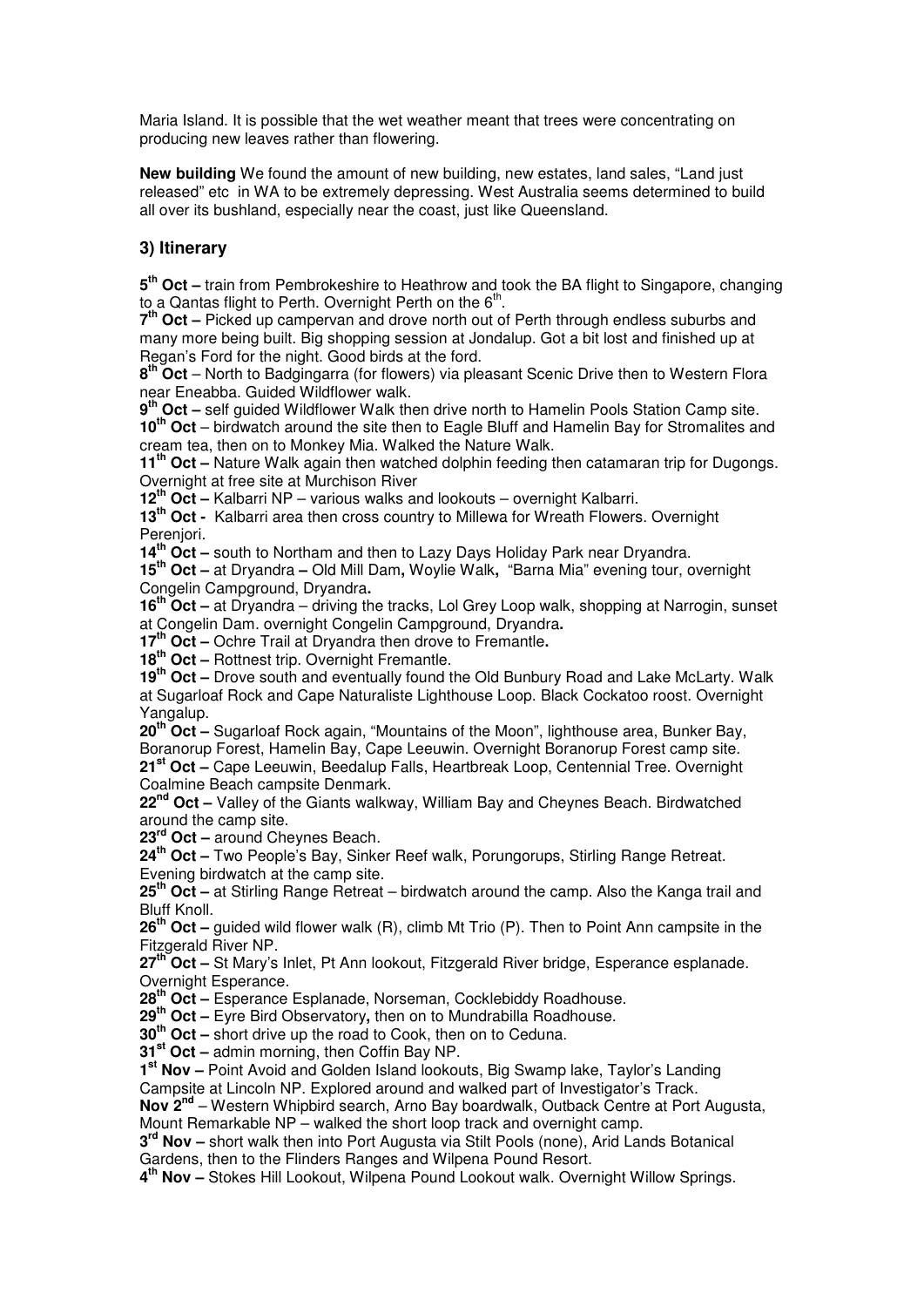**5 th Nov –** Appealina Ruins, Blinman, Parachilna Gorge, Blinman Pools walk ( part of), Brachina Gorge, Willow Springs

**6 th Nov –** Stokes Hill Lookout, Bunyeroo Gorge, Copley

**7 th Nov –** Strzelecki Track, Mt Lyndhurst sites, overnight Lyndhurst Motel campsite.

**8th Nov –** Strzelecki Track, Mt Lyndhurst, Montecollina Bore

**9 th Nov –** Letter Winged Kite site then back down the Strzelecki to Copley.

**10th Nov –** a long and interesting drive south stopping at Quorn, Clare Valley then to Port Gawler and on to the Barossa Valley, overnight Tanundra.

**11th Nov –** to Waikerie then Gluepot. Explored Track 8. Camped at the Bellbird campsite.

**12th Nov –** Track 8 again then left at lunchtime as it started to rain. Explored the Morgan area. Overnight Waikerie.

**13th Nov –** admin day (rain) and local walk – Hart Lagoon. Overnight Waikerie.

**14th Nov** – local walking then Ramco Lagoon then to Eremophila Park for the afternoon and night.

**15th Nov –** Banrock Station wetlands walk and lunch, then overnight Renmark.

**16th Nov –** into Victoria to Hattah-Kulkyne, Lake Mournpall camp site.

**17th Nov –** Nowingi Track, Konardin Track, path to the Warepil Lookout.

**18th Nov –** Konardin Track, then various areas, Nature Discovery Drive then to Ouyen (for a Vanilla Slice) and to Pink Lakes campsite in Murray-Sunset NP. Kline Nature Walk.

**19th Nov –** Honeymoon Hut Track and Wymlet Tank. Then towards Wyperfeld but shut due to locusts so on to Little Desert Lodge.

**20th Nov –** Guided Aviary Walk then the Stringybark Walk. On to the Grampians – Smith Mill campsite.

**21st Nov –** walk to Mackenzie Falls, then explored various tracks around the Grampians, overnight Jimmy Creek campsite.

**22nd Nov –** Wanlon River Road, Bryan Swamp, then south to the Great Ocean Road. Overnight Port Campbell.

**23rd Nov –** Great Ocean Road, Cape Otway, Blanket Bay campsite.

**24th Nov –** Cape Otway lighthouse, Otway ridge road, Erskine Falls, walk to Lemonade Creek, Lake Lorne at Drysdale, overnight at the Eldorado Holiday Village in Geelong.

**25th Nov –** Werribee trip with Gina Hopkins (whom we had met on our previous trip to Oz) Overnight Anglesea.

**26th Nov –** walk around campsite, then explored Anglesea Heath then drove across Melbourne and eventually found a campsite at Pakenham.

**27th Nov –** Bunyip – various sites and walks then drove north to Healesville and camped at the Badger's Brook campsite.

**28th Nov** – birdwatch around the site, then wi-fi admin in the Innocent Bystander in Healesville then drive around the north of Melbourne to the campsite at Craigieburn. Watched the exciting cricket (1st Test at Brisbane) on the TV in the rain! Cleaned out the van and packed. **29th Nov –** returned the van and flew to Tasmania and picked up the new van. Camped at

Snug. **30th Nov –** Bruny Island, north for pardalotes then south and Grass Point walk. Overnight Captain Cook campsite at Adventure Bay.

**1 Dec** – Rainforest areas, Mangana Summit walk, South Bruny, evening at The Neck.

**2 nd Dec –** Peter Murrell reserve**,** Truganini Reserve, Mount Field NP.

**3 rd Dec –** Russell Falls, Lady Barron Falls and Tall Trees walks. "Wild Things" rescue centre, then Lake St Clair.

**4 th Dec –** Watersmeet/Platypus walk. Then drive westward stopping at the Franklin River Nature Trail and Donaghy's Lookout. Evening heathland exploration. Overnight at Strahan Holiday Park.

**5 th Dec –** early morning on the heathland then drove north to Corinna. Walked the Huon Pine trail and the river walk.

**6 th Dec –** river walk for platypus, boat trip down the Pieman River, then drove north to Cradle Mountain camp site. Evening walk at Pencil Pine/Knyvet Falls.

**7 th Dec –** raining so Cradle Mountain was cancelled. Drove instead across Tasmania to Triabunna. Booked the Maria Island ferry for the next day. The drove to the Three Thumbs picnic area in a gale.

**8 th Dec -** day trip to Maria Island. Overnight Big 4 Barilla Holiday park near Cambridge.

**9 th Dec –** pack up and clean van, morning in Hobart, return van and fly to Melbourne.

**10th Dec -** day in Melbourne then fly home in the evening.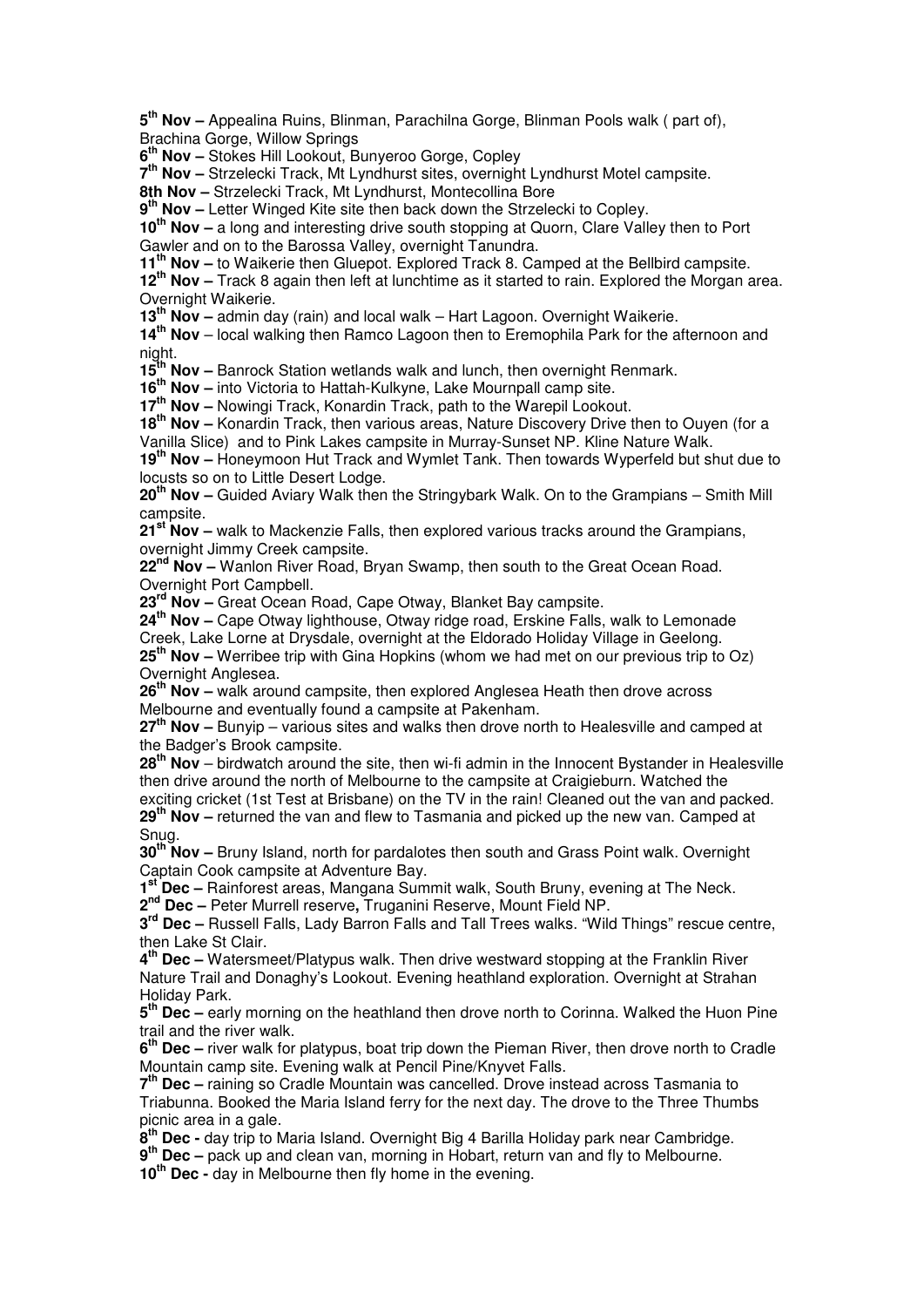# **4) Notes On Locations**

It should be noted that site details in Thomas and Thomas should be taken as guidelines only. Much of the information is very out of date, but some is still absolutely spot on  $-$  the trick is to know which is which! Birding-aus, especially the archives, is invaluable for helping with this.

#### **WESTERN AUSTRALIA**

**Regan's Ford** The ford in the evening was very good for birds – Carnaby's Black Cockatoos, Western Corellas, Western Spinebill, Scarlet Robin etc.

**Badgingarra/Eneabba/Mullewa –** the flowers here were pretty spectacular even though it was considered a poor year, being very dry. We were too late for the "everlastings" but the shrubs were putting on a good show as were the Wreath Flowers. At Badgingarra Flower Walk we had good views of Rufous Fieldwrens and Tawny Crowned Honeyeater.

**Western Flora** (north of Eneabba) This camp site runs daily Wildflower walks at 4:00 pm and has self guided trails too. The site was full of wildlife having a tame Bobtail and a nesting Tawny Frogmouth only just above eye height.

**Monkey Mia resort** We did not like the resort – very cramped and few touring sites all booked months ahead. We had to park in the tent camping car parking area. We only managed brief views of the Thick Billed Grasswren in the car park – they slid under a bush near the entrance booth and did not come out, but we then had amazing views on the Nature Walk just where it joins a red stony track before heading uphill to the reservoir. Later we had amazing views of Crested Bellbird hopping round the car park. Strangely we found no Chiming Wedgebills here but did see a huge cat on the Nature Walk. We also had excellent views of Dugongs on the catamaran trip (**not** the Shotover but the much larger more comfortable Aristocat)

**Hamelin Pools Station camp site** This camp site may be new – it is not the one down by the Stromalites but closer to the main road and well signposted. It was simply amazing for birds with Chiming Wedgebills and both Variegated and White Winged Fairy Wrens all around the van sites (which were in a rather bare stony habitat with isolated bushes). There was also a large freshwater pool which had a really good range of water birds and waders.

**Kalbarri NP –** we saw some good birds here – our first Redthroat (a family), White Fronted Honeyeater, Peregrine, Red-capped Robin and a Malleefowl crossing the main road (just after a "Beware Malleefowl" sign)!

**Dryandra** Before we arrived we were not aware that there were camping facilities here but the Congelin Campground was just fine, and next door to a dam which was good in the evening for parrots. (Note that there is no camping at the "Lions Village".) The driveable trails and walking trails were all good – the areas where forest met paddock were particularly good for parrots It was extremely dry here which may have been affecting the birds – we were unable to find Western Yellow Robin and only found one pair of Blue-breasted Fairy-wrens which should be much easier. However we had excellent views of nesting Carnaby's Black Cockatoos and there were plenty of Rufous Treecreepers. Note that we did not see Numbats – sightings had been very scarce recently.

**"Barna Mia"** This is a facility at Dryandra where you are taken on a guided night walk to view nocturnal marsupials. They are actually captive animals in a large fenced enclosure and the guide attracts them with food while the spectators sit on logs and watch quietly. The experience and the interpretation were very good – you got quite close to the animals, which seemed very relaxed, and it was much better than looking into a cage. We saw Burrowing Bettongs, Rufous Hare Wallabies and Bilbies. We viewed the animals with red light so the photos looked odd (no flash allowed) but when converted to greyscale they look good. Barna Mia has to be booked in advance – you can phone from the box at the Lions Village. (Where there are nesting Bush Stone Curlews). Although we were not staying there, the caretaker at the Lions Village was very helpful with suggestions for birding locations.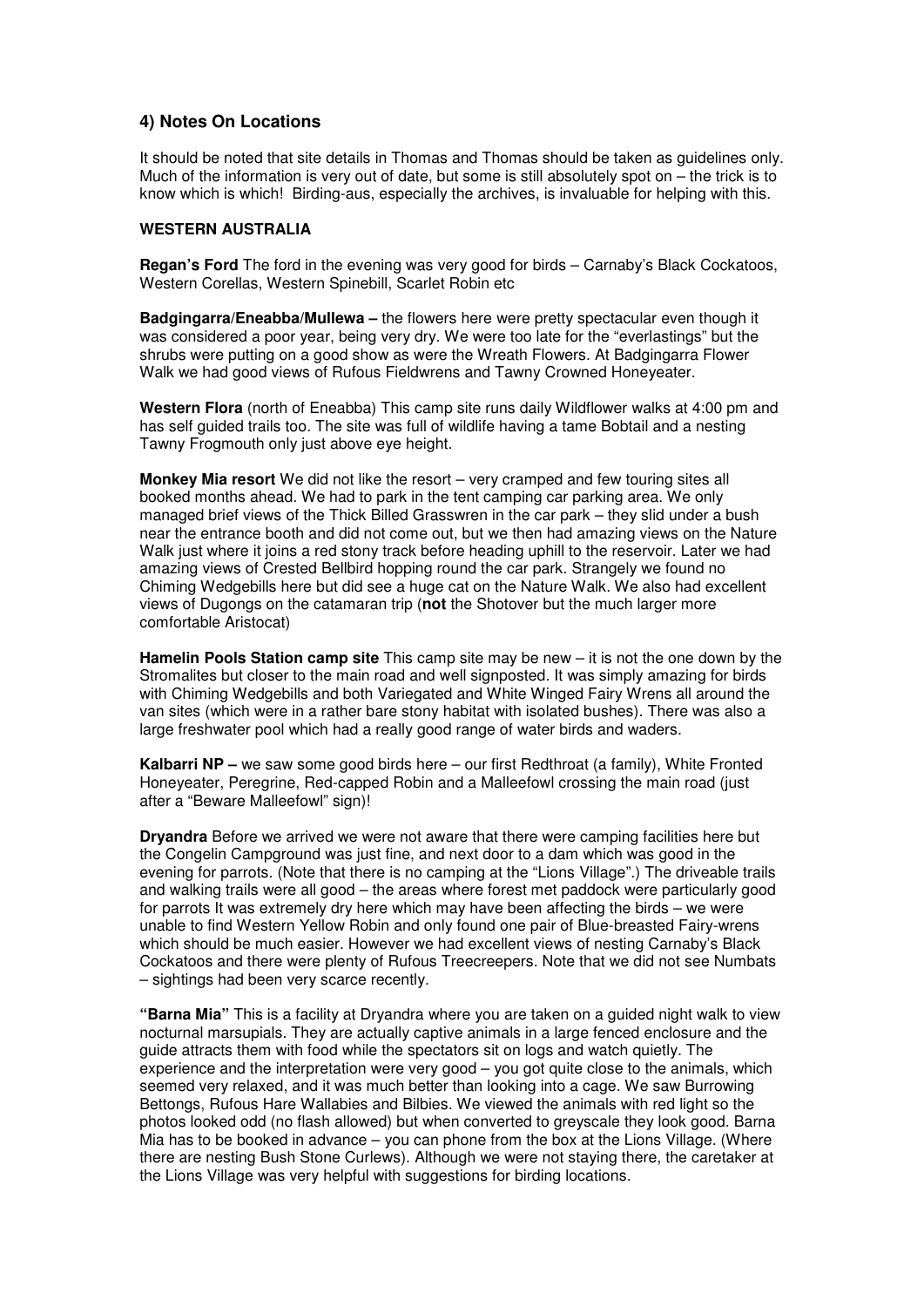**Rottnest** For our Rottnest trip we camped at Coogee Beach camp site, south of Fremantle and caught the bus into Fremantle for the ferry. This worked well. Taking the ferry from "C Shed" gives you the maximum time on the island. Rottnest was much more commercialised than I expected but the beaches were still beautiful. This was the only place we found Banded Stilts but we failed to find Rock Parrot despite extensive searching. The Quokkas were mostly snoozing under bushes during the day but they started to wake up just as we left.

.

**Lake McLarty area** We struggled with the directions for this now there is a new road. When we eventually got there we couldn't see how to get to the lake as there seemed to be fences in the way. However it was very full and we couldn't see any birds on it!

**Cape Naturaliste** The "garden" where you can find Red Eared Firetails at the bird bath (but not when it is raining!) seemed to be being dug up. The Lighthouse Loop walk was very birdy and flowery – unfortunately not the species we were looking for. We had good views of passing Humpback Whales, some breaching. There were no Tropicbirds at Sugarloaf Rock – we tried both afternoon and morning.

**Boranup Forest Drive and campsite** Karri trees with a flowering understorey – masses of common honeyeaters. Also our first White Breasted Robins.

**Cape Leeuwin** We searched for an hour and a half here but found no Rock Parrots or Firetails. However a large Dugite snake crawled across the lawn while were having a coffee – it came out of the long grass just where we had been walking!

**Valley of the Giants aerial walkway** I was impressed with this – it does not wave around and I even felt almost relaxed! Unfortunately it rained while we were up there but it must be stunning when the Tingle trees are flowering.

**William Bay (near Denmark)** Looked like a good place for Rock Parrots (islands off shore) but we did not see them. Nice heath too. This was the only place we found Red Winged Fairy Wren

**Cheynes Beach** Much has been written about this spot so I won't repeat it. The Noisy Scrubbird near the campsite sang for us in the evenings and I waited as it sang ever closer to the small track down to the beach. Sure enough it eventually strolled across the track giving stunning views. We also saw a bird flying on two occasions – well sort of gliding – it presumably climbs up a bush and glides down, Maybe they were feeding young and needed to get back to the nest site quickly. We heard but did not see Western Bristlebird – I think we may not have been out early enough. Of Western Whipbird there was no sign. Other highlights were nest-building Red Eared Firetails, nesting Brush and Common Bronzewings, tame Bandicoots and Kangaroos and masses of birds on the flowering heath though mostly they were Silvereyes and New Holland Honeyeaters.

**Two Peoples Bay** was very scenic but completely quiet bird-wise when we were there (earlyish morning). We didn't like to walk the firebreaks as they had "Dieback No Entry" notices on them. We walked to Sinker Reef, a boring walk through wide firebreaks, but did not see any Rock Parrots.

**Porungorups** The picnic area was busy when we arrived but there was still a tame Rufous Treecreeper around the picnic tables as per Thomas and Thomas! The Kauri trees were flowering and there were birds up there very high – we just managed to distinguish some lorikeets which had to be Purple Crowned.

**Stirling Range Retreat** One of the birding and floral high spots of the trip. We saw 8 species of parrot here, most of them nesting. There were Elegant Parrots nesting in the tree by our van – we had up till that point only had poor flying views of this bird. The same was true of Regent Parrots – but we had good views of birds nesting in the trees close to the camp site. In the morning and the evening the parrots fed on the ground near the dam and we had splendid views of Red Capped Parrot, Western Rosella and Carnaby's Black Cockatoo.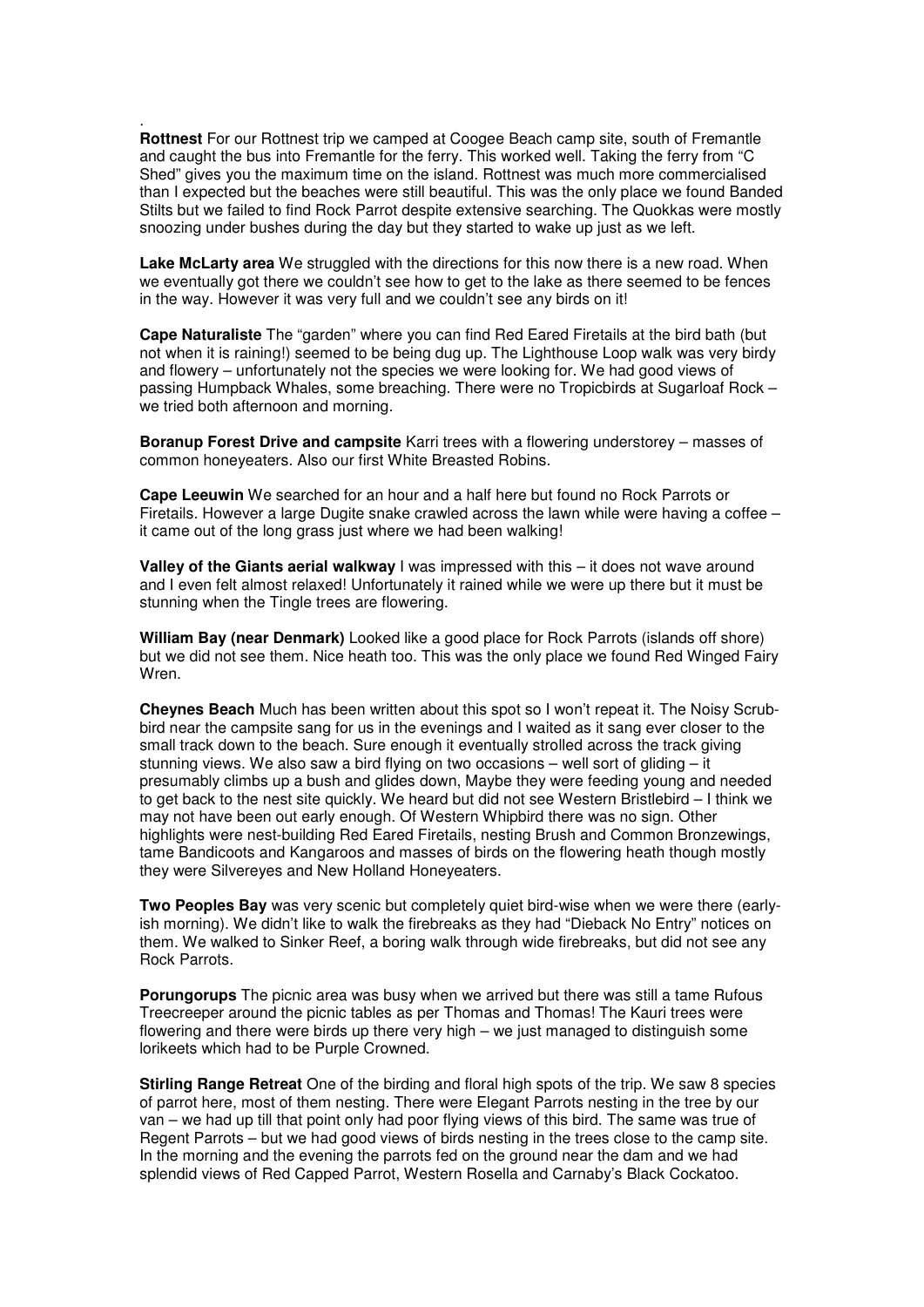Purple Crowned Lorikeets fed in the few flowering gum trees at the site, and the inevitable Ringnecks and Galahs made up the 8.

Volunteers from Birds Australia give talks in the evening and lead bird walks during the day – these are popular with non-birdwatchers as you are shown birds on the nest such as Black faced Cuckoo-Shrike, Willie Wagtail and Tawny Frogmouth and you can borrow binoculars. We made use of this local knowledge to locate our only Western Yellow Robins of the trip. There are also half day guided flower excursions – very good for orchids.

As well as the excellent birding around the camp site there are also trails you can walk, and within just a short drive there are mountains that can be climbed which have fantastic flowers on top

**Fitzgerald River NP** The information centre was run down, everywhere had fairly recently been burnt but the road he just been re-gravelled making it very slippery. It was a long drive to the (very nice) Point Ann campsite. At St Mary's Inlet, close to the camp site we found our only Hooded Plovers of the trip.

**Esperance** We were really relying on the Esplanade to supply our much wanted Rock parrots, and it did. In the little picnic area just by the entrance to the port, early in the morning.

**Eyre Bird Observatory** It was showery and very windy when we visited – not good for birds. An interesting place but we did not see many birds of interest except Blue Breasted Fairywrens. As there had been so much rain recently nothing was coming to the bird baths. The 4WD track was deep sand but we managed OK after letting the tyres down.

**Esperance to the Nullarbor** There is an attractive looking 4WD shortcut from Esperance along the coast and then up to Balladonia. We asked at Esperance and were told it was currently completely impassable.

### **SOUTH AUSTRALIA**

**Cook Road** We took a diversion along the Cook Road off the Nullarbor Highway and despite the very windy conditions managed to see our first Southern Whitefaces and Brown Songlarks plus a Rufous Fieldwren.

**Coffin Bay NP** We combed the Point Avoid and Golden Island Lookouts for more Rock Parrots and eventually saw two fly over just as we drove off!

**Big Swamp** This is a large lake which straddles the main road on the Eyre Peninsula just north of Coffin Bay. It was extremely full of water when we were there but still held a good collection of ducks and also Cape Barren Geese.

**Lincoln NP** The Taylor's Landing campsite was splendid – lots of birds including our only Southern Scrub Robin. However we failed to find Western Whipbird here or at the T&T sites.

**Port Augusta** The Bird Lakes were completely empty

**Arid Lands Botanical Gardens** We found a very distant Chirruping Wedgebill here but no Redthroats or Fieldwrens.

**Mount Remarkable** We camped at Mambray Creek and it was lovely and very birdy. The short loop track was excellent with Adelaide Rosellas.

**Flinders Ranges** - we loved it here – helped no doubt by the improving weather. Wilpena Pound resort was busy and crowded but we enjoyed camping at Willow Springs, a working sheep station.

The Wilpena Pound Lookout Walk was very birdy – you walk alongside a stream with big gum trees and there were excellent views of various Whistlers, Cuckoos and Robins. At the upper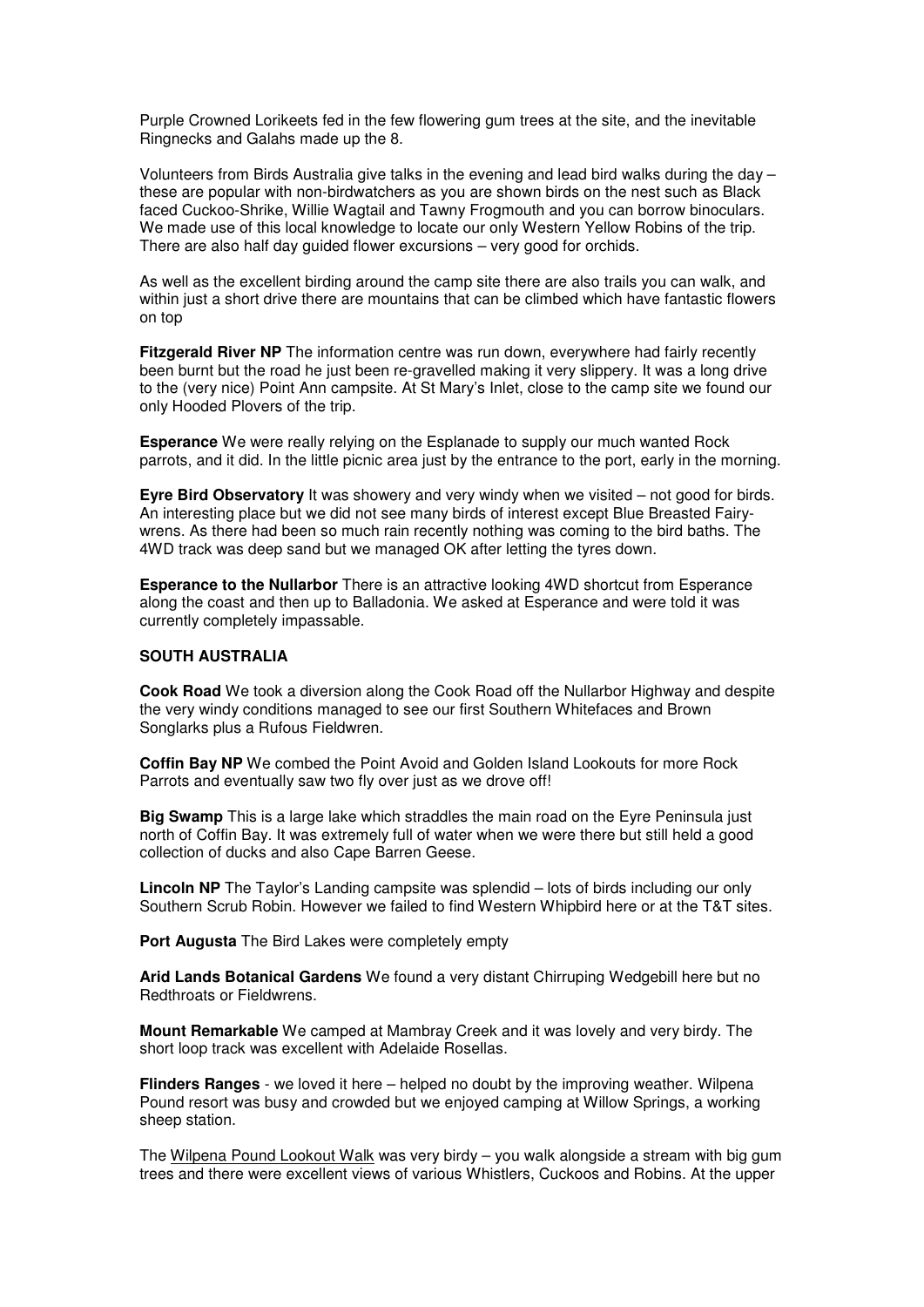lookout we had first class views of a male Redthroat as it fed on the ground singing to itself softly.

The flat areas to the West of the mountains were full of birds – Crimson Chats, both Songlarks, Chirruping Wedgebills (usually in large bushes in gullies), various Fairy Wrens and Woodswallows, Pipits, Diamond Doves and best of all – Budgies. Little Squadrons of Budgies were flying around everywhere at high speed.

Stokes Hill Lookout – our first attempt for the Grasswren, in fine but extremely cold conditions was unsuccessful. Two days later we succeeded – see below for more details.

Brachina Gorge – we had excellent views of Yellow Footed Rock Wallabies in the road.

Parachilna Gorge – we walked a few hundred metres of the Blinman Pools walk, which starts at Angorichina Village, and found nesting Red Backed Kingfisher and Bee-eaters.

**Strzelecki Track** The area just outside Lyndhurst, and indeed the Mount Lyndhurst area, was ridiculously lush and green, and full of birds, much the same as in the Flinders Ranges but with the addition of huge numbers of Australian Pratincoles on the road plus Orange Chats.

**Mount Lyndhurst Station** Our first visit to the "rusty car" (or "mine") site yielded terrific views of Cinnamon Quail-thrush but no Chestnut-breasted Whitefaces. However they gave themselves up on the second visit. We could not get good views of the Thick-billed Grasswren – possibly not surprising as the vegetation in the gullies was extremely lush and there were huge numbers of brown fairy wrens around. We tried the "Two Gates" site and did have brief views of a Grasswren as it flew along the last gully we searched. We did not see any Fieldwrens or Redthroats during the 8 hours we were there.

**Montecollina Bore** We camped at this super spot and there were lots of birds, especially birds of prey (attracted by all the cute little rabbits?) but regrettably no Eyrean Grasswrens on the dunes (which were covered with flowers and vegetation)

**Port Gawler** We found Slender-billed Thornbills here with ridiculous ease though the ID was tricky as there were also Inland Thornbills in the flock! They were feeding in the dead-looking bushes alongside the road.

**Gluepot** A very hot day here (39 degrees and the sun wasn't even out!) and we had to rush around birding as we knew it would rain the next day and we would have to leave. We could easily have spent 3 days here as there are loads of walks and tracks to explore.

**Morgan Conservation Park –** many of the tracks were under water and it was raining but it looked very birdy. The only place we saw Chestnut Crowned Babbler and Little Friarbird (at the edge of its range) and there were two kinds of Ringneck plus Regent Parrots and Musk Ducks.

**Waikerie area** We combed the lakes around this area looking for Freckled Ducks but no luck.

**Eremophila Park** This is a really splendid place to camp with running water, flush loos and indoor cooking facilities if required. Also a campfire with seats made out of tractor seats on posts! However, we did not see any Malleefowl. Apparently they still sometimes visit the camp area in the evening, but not when we were there. (They are no longer fed now that Stella Mack has died). A good site for other Mallee birds though. Note that the owner, Jo Mack, works during the week so you really need to contact him in the evening or at the weekend if you want to stay there as you need to arrange access (see Peter Waanders' notes for details)

**Banrock Station** There is a big wetland conservation area here and we did the long walk round the lakes followed by an excellent lunch.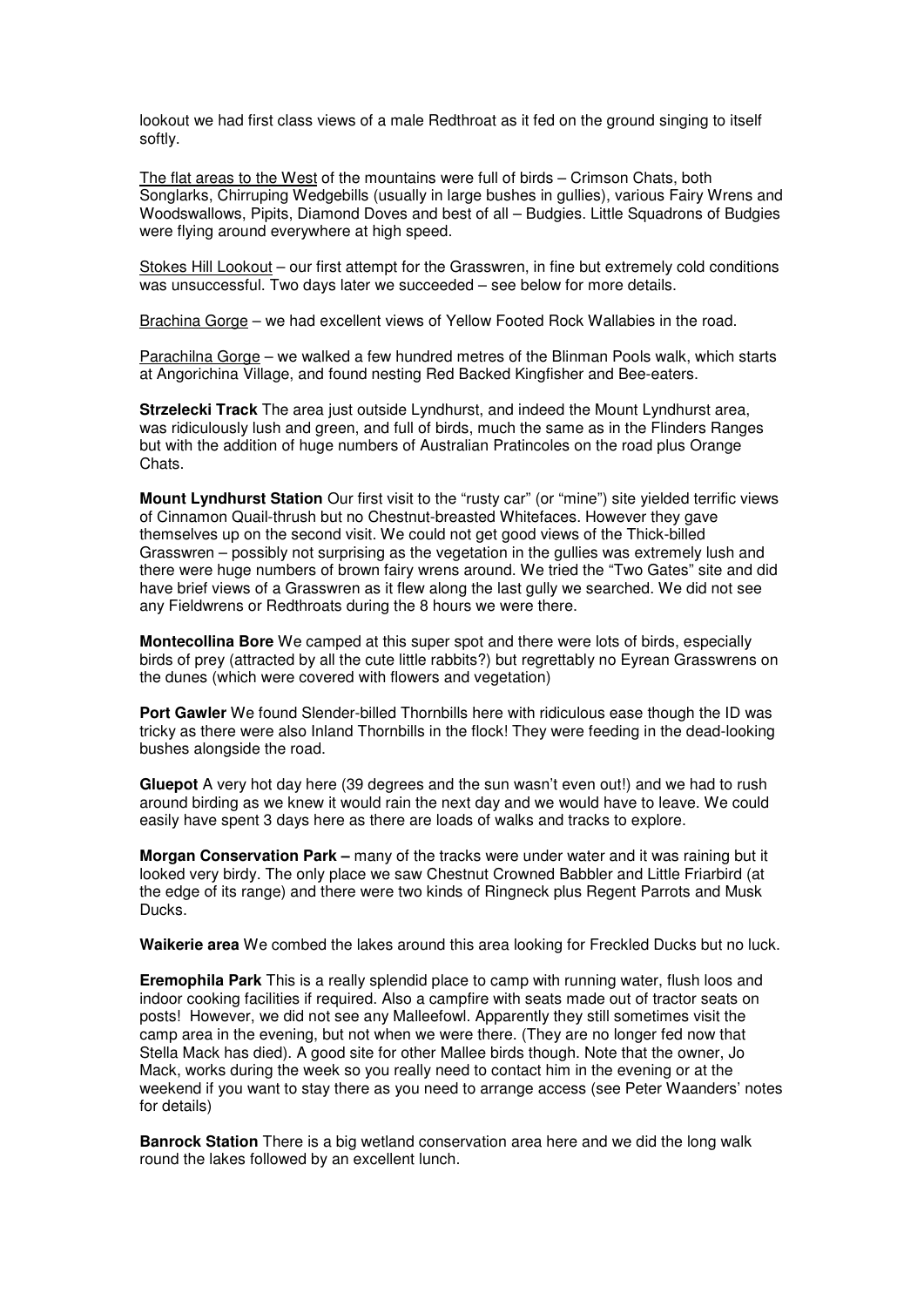#### **VICTORIA**

**Hattah-Kulkyne** A surprise – a surfaced road and a visitor centre! The lakes were all full to overflowing with water and many of the walking tracks were shut. However the campsites were very nice (good for parrots) and we managed to find Striated Grasswren on the Nowingi Track and Mallee Emu-wren on the Konardin track.

**Pink Lakes (Murray Sunset NP)** Lots of locusts here but notable as the only place we saw Cockatiels. Found an interesting singing whistler on the Honeymoon Hut track - probably an immature Red Lored.

**Little Desert Lodge** The Malleefowl aviary tour was very interesting and the campsite was good for parrots.

**Mackenzie Falls (Grampians)** We walked to the falls early in the morning from the Smiths Mill campground and enjoyed stunning views of Gang Gang Cockatoos in the car park, plus our first Eastern Yellow Robins, Yellow Tailed Black Cockatoos and Striated Thornbills of the trip.

**Grampians Camp sites** Smith's Mill Camp was particularly nice but you have to pay at Halls Gap which is not at all convenient if you are coming from the north as it is about 30 minutes away on a winding road. You can also pay by mobile phone but of course there is no signal!

**Great Ocean Road** Our first evening visit to the Arch was birdless but we managed a brief Rufous Bristlebird view at London Bridge near the most easterly viewpoint (by a little stream and not much visited). There was also one singing near the parked coaches but we couldn't see it and song was very sporadic – every 20 minutes or so. The next morning we tried the Arch again – nothing, but we were successful at London Bridge at the easterly viewpoint – after a bit of a wait we had excellent views of two birds singing a duet. We then moved on to Loch Ard Gorge and the Twelve Apostles where we did not hear any more RBs.

**Cape Otway** Huge numbers of Koalas in one woodland area both sides of the road where they seem to be eating themselves out of house and home.

**Blanket Bay campsite** A splendid spot but not very large and quite popular – first come first served. A large male Koala in the trees next to our site and a pair of Rufous Bristlebirds in the scrub and on the tracks – even feeding under the van at one point! (Sites 10 and 11) We also saw Satin Bowerbirds and King Parrots here plus fly-by Blue-winged Parrots.

**Lake Lorne at Drysdale** Absolutely full of birds including Blue-billed Duck and Royal Spoonbill, but not our much-wanted Freckled Ducks. (We found our only Greenfinch here!)

**Werribee** We managed to find (well Gina found) 75 species here which is pretty impressive since at first sight there weren't any birds at all! The lagoons were pretty empty apart from returning Shelducks, but we managed to find small numbers of most things in the end. Only one single heron – a solitary White Faced – and no Spoonbills, Moorhens or Coots!.

**Anglesea Heath** White-eared Honeyeater and Olive-Backed Orioles were new here, plus a brief fly-over of a B.W Parrot. We were attempting a circular route but Coalmine Road had barriers across it just south of the coal mine. There seemed to be a lot of "works" going on and I think they may be changing the road layout..

**Bunyip** We were prepared for noisy weekenders, but we were pleasantly surprised. The forest was really excellent and provided a number of new trip birds and lifers such as Superb Lyrebird, Rose Robin and Crested Shrike Tit. Later at post 15 on the Buttongrass Trail we had good views of Southern Emu-wren, a bird that has been eluding us for a long time.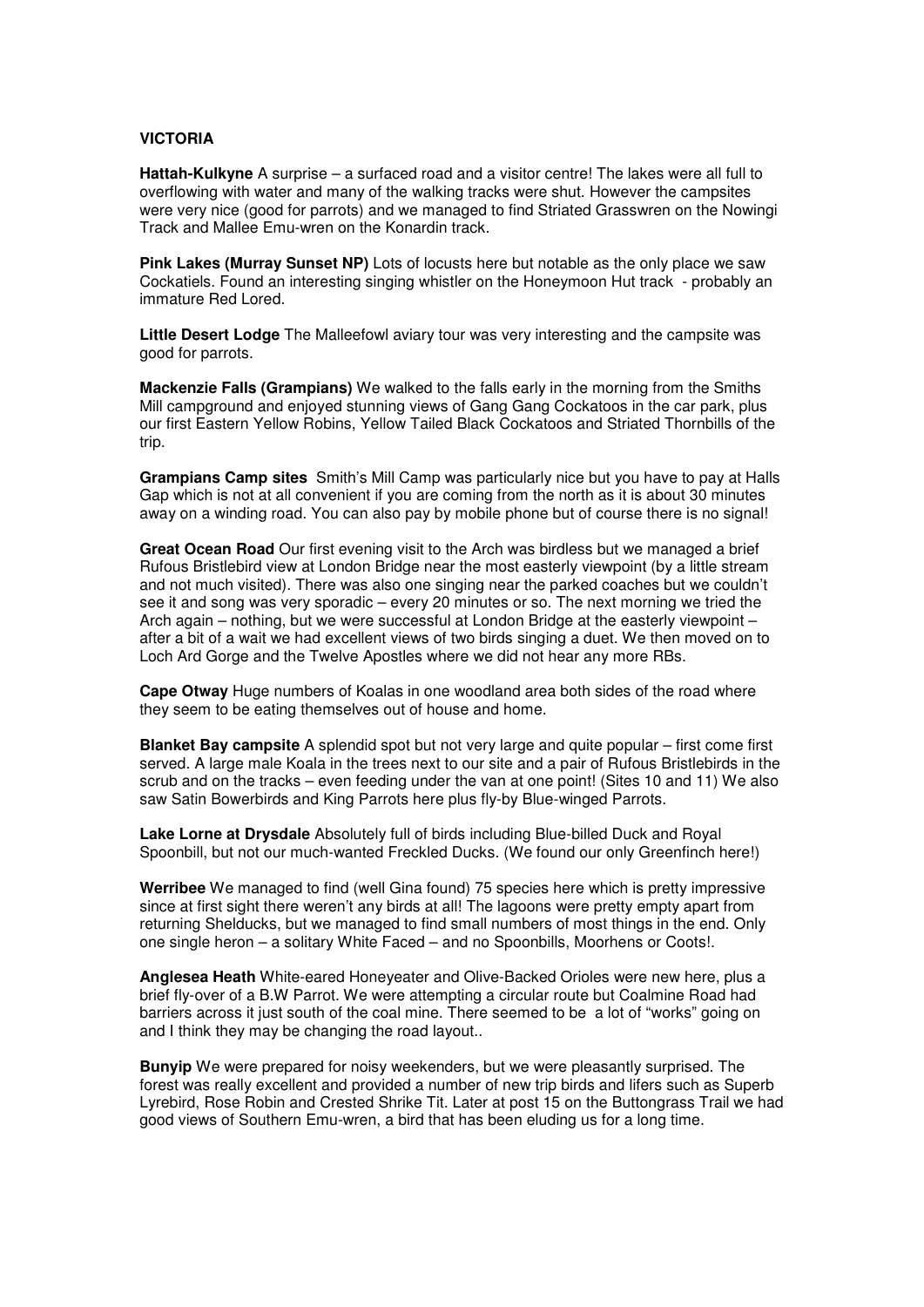#### **TASMANIA**

**Bruny Island** We did find most of the endemics here but not easily. We looked for 40-spotted Pardalotes in the north of the island but found the notes in T&T to bear no resemblance to actuality. In the end we just looked for nice stands of eucalypts and listened for pardalotes, of which there were many Striated and some Spotted around. We had poor views of the underside (mostly) of several 40-spots, one located by call. We also found Black Headed Honeyeater and our only Dusky Robins (a pair). Echidnas (rather furry and not so spiny) seemed very tame here.

The rainforest areas up on the hill in South Bruny provided us with the Pink Robin, Scrubtit, Tasmanian Thornbill, Strong Billed Honeyeaters, Black Currawong and Scrubwrens.

There was a Native Hen at the campsite, plus Yellow Wattlebirds and Green Rosellas.

**Peter Murrell Reserve** We could not find 40-spots here but we had excellent views of Yellow Throated Honeyeater.

**Truganini Reserve** A splendid birdy spot – Olive Whistlers, Crescent Honeyeaters etc

**Mount Field NP** Flame Robin at the camp site in the pouring rain! Russell Falls/Lady Barron Falls/Tall Trees walks – lovely ferny rainforest with Olive Whistlers and Pink Robins.

**Lake St Clair** - not much in the bird line but lovely little Pademelons

**Strahan** We had two key species to find at Strahan (Ground Parrot and Beautiful Firetail) and luckily we found them both quite easily in the area out near the airport. We also had cracking views of Striated Fieldwren here.

**Corinna** Not special for birds but the Pademelons were plentiful and tame and we managed to see a Platypus in the river and a White Lipped Snake. One of the other guests had an intriguing report of a possible Orange Bellied Parrot at nearby Mt Donaldson. Beautiful Firetails near the shacks at the Pieman Heads. There are lots of tracks to walk and boat trips along the river. A lovely quiet spot for a chill-out!

**Three Thumbs Lookout** (on the forest drive south of Orford) Excellent mature eucalyptus forest – Flame Robin feeding young, Collared Sparrowhawk, pardalotes, various honeyeaters and a Black Currawong roost – there must have been 30 making a terrific din. Also a possible fly-by Swift Parrot – they are supposed to breed here.

**Maria Island** Our last possible site for Swift Parrot and there they were in the first Blue Gum we came to! Poor views of 40-spotted Pardalote again on the Reservoir Walk – the trees were VERY tall. Good views of tame-ish Wombats in daylight.

**Forest Glen Tea Gardens** (T&Ts guaranteed site for Swift Parrots) no longer exists.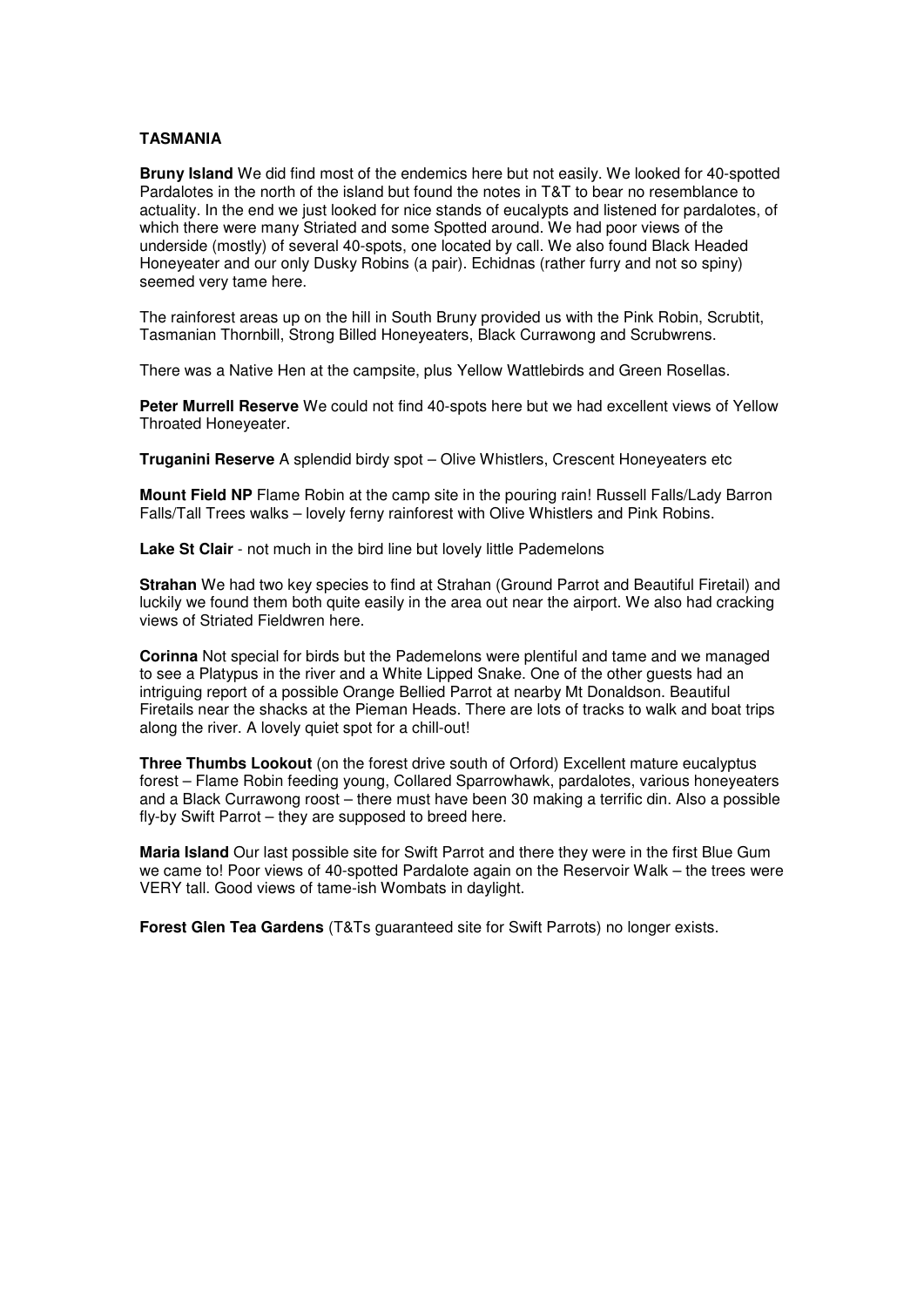# **5) Birds And Where Seen**

Birds are only included on this list where the information is useful. Birds which were common, or easy to see in their normal habitat and range, or, say, were seen once flying over, are not included. Also not included are birds with a predominantly eastern distribution whose range we just ventured into in the latter few days in Victoria.

**Emu**: Seen in small numbers pretty well anywhere.

**Brown Quail**: Calling along the road to Appealina Ruins in the Flinders Ranges and flushed from the roads here

**Mute Swan** We passed through Northam to tick the birds on the river there

**Musk Duck**: Several really good views of this curious duck - Big Swamp on the Eyre Peninsula, Banrock Station (where one was trying to eat a large crustacean with lots of legs), Morgan Conservation Park and at Werribee.

**Cape Barren Goose** About 27 birds seen at Big Swamp on the Eyre Peninsula plus the introduced birds on Maria Island

**Pink Eared Duck**: Only seen once in a pool by the Strzelecki Track

**Blue Billed Duck** Lake Lorne at Drysdale and Werribee

**Hoary Headed Grebe**: Seen at Hamelin Pool Station lake and St Mary Inlet, Fizgerald River NP

**Brush Bronzewing** Seen commonly in the South Western and Southern coastal heath and also in Tasmania.

**Flock Bronzewing** A distant view of a small flock of chunky pigeons at dusk at Montecollina Bore were probably this species

**Diamond Doves** These were locally common in shrubby gullies in northern South Australia. **Owlet-nightjar** Seen at Eremophila Park and Stirling Range Retreat

**Short-tailed Shearwater** Amazing views and near collisions with birds returning to their next sites on Bruny Island.

**Little Penguin** Also on Bruny Island but only a small number of birds were coming ashore though more were waiting near their holes to go out.

**Black-faced Cormorant** Birds which were probably this species were seen offshore around Esperance but they were never came close inshore for a decent view. The only good close view was at Kettering in Tasmania from the Bruny Island ferry. A small group was also seen from the Maria Island ferry.

**Nankeen Night-heron** We flushed a bird from the flooded trees at the edge of the lake at Hattah-Kulkyne

**Letter-winged Kite** Amazing views of four birds at a site near the Strzlecki track

**Black Breasted Buzzard** A distant view of a flying bird north of Eneabba in WA

**Buff-banded Rail** An unexpected sighting of a family party at Werribee

**Black-tailed Native-hen** Common and breeding at Hattah-Kulkyne and other wetlands in the outback

**Tasmanian Native-hen** Not as common as expected – seemed somewhat crepuscular **Red-necked Avocet** Only seen in a pool near the Strzlecki track

**Banded Stilt** There were good numbers of this species at Rottnest, both adults and juveniles. There were none present on the pools at Port Augusta.

**Hooded Plover** We searched many beaches in the SW for this bird without success. We eventually found a party of 10 including 2 juveniles loafing on the rocks in St Mary's Inlet in Fitzgerald River NP. We subsequently found a pair apparently attempting to nest on the sandbar at the mouth of the river at Anglesea in Victoria, next to the campsite and in a spot busy with people and dogs!. Note that we saw no sign of this species at Darlington on Maria Island, supposedly a reliable spot.

**Brolga**: A pair with young seen at Werribee

**Painted Buttonquail** Heard calling on the Cape Naturaliste loop walk and seen later near the "Mountains of the Moon" car park

**Little Buttonquail**: Flushed regularly when walking in the northern part of SA.

**Australian Pratincole**: Many on the roads (just arrived?) near Lyndhurst

**Banded Lapwing**: Quite common – even on the Oval at Rottnest!

**Pacific Gull** what an amazing bird! Seen in very small numbers all the way from Monkey Mia to Tasmania, though here they were outnumbered by Kelp Gulls.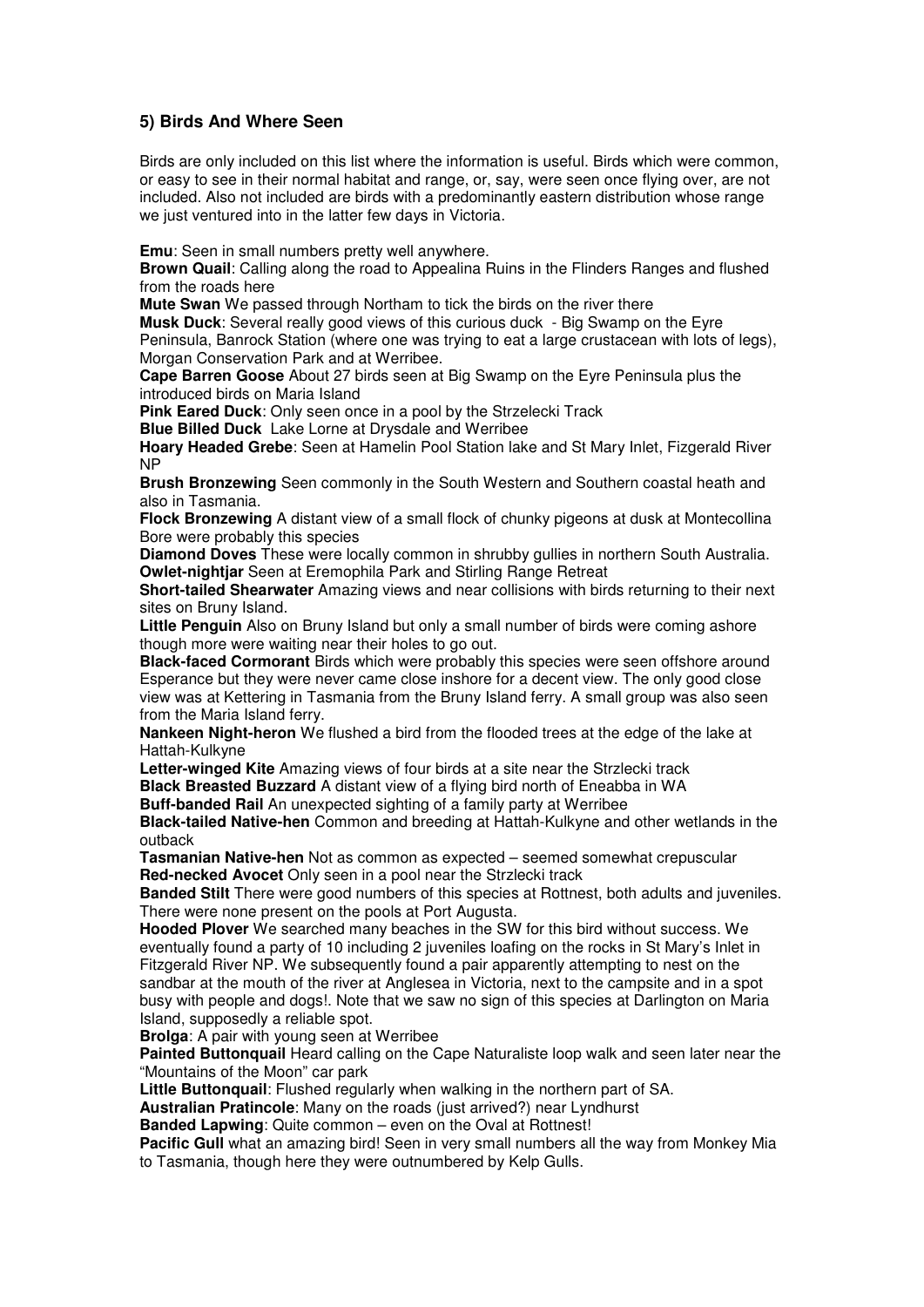**Carnaby's Black Cockatoo** We saw pairs and family groups of this bird in several locations – Dryandra, Stirling Ranges, Regans Ford, Cheynes Beach etc Also a big loafing flock of nonbreeders at Stirling Range Retreat.

**Baudin's Black Cockatoo** A splendid view of two birds demolishing Banksia flowers at Cape Leeuwin and a flock of about 20 going to roost (they flew along the road over our heads) on the approach road to Cape Naturaliste.

**Gang Gang Cockatoo**: Excellent views in the Grampians in the Mackenzie Falls car park and Wanlon Road.

**Major Mitchell's Cockatoo**: Unfortunately only one brief view of a flying bird at Hattah-Kulkyne

**Western Corella** Birds presumably of this species were seen in several locations north of Perth – e.g. at Regans Ford and on the backroads in the wheatbelt.

**Cockatiel** Strangely we only saw this bird at Pink Lakes, Murray-Sunset NP

**Musk Lorikeet**: On flowering trees in Tanundra campsite and Little Desert campsite **Purple Crowned Lorikeet** At the Porungorups, Stirling Ranges and Tanundra campsite **Regent Parrot** We saw this parrot, in the form of fast fly-bys, in a number of locations but the only good perched views we had were at Stirling Range Retreat and Hattah-Kulkyne campground.

**Green Rosella** Not difficult to see in Tasmania

**Western Rosella** We saw this bird well at Dryandra at the Congelin dam at dusk and at Stirling Range Retreat. Also at Beedalup Falls and Cape Naturaliste.

**Ringneck** A common bird in WA. We saw many forms of this parrot as we travelled, sometimes together. The "28" was by far the most impressive – the Mallee form was very washed-out in comparison.

**Red-capped Parrot** The "paint by numbers" parrot – seen at the forest/paddock edges in Dryandra, and at the Congelin dam at dusk. Also at the roadside and at Stirling Range Retreat.

**Swift Parrot** We were completely unable to find this parrot on Bruny Island or anywhere in Tasmania despite searching hard. However they were (thankfully) easy to see on Maria Island on our last day, feeding in the Blue Gum trees.

**Mulga Parrot**: Seen by the roadside near Geraldton in WA and at Gluepot and Eremophila Park

**Budgerigar** Small flocks were common in the Flinders Ranges and on the Strzelecki Track. **Blue-winged Parrot** We never had good views of this bird despite searching on the Otway Ranges – we had to be content with decent flying views on Anglesea Heath and near the Blanket Bay camp site at Cape Otway

**Elegant Parrot** We had poor and fleeting views of this bird until Stirling Range Retreat where they were nesting in a tree by our van and we could watch them resting, preening, feeding on the ground and at a water drip. We also had a number of fly-past views in the Flinders Ranges.

**Rock Parrot** We really thought we were going to dip on this. We searched all the well-known spots to no avail including Rottnest, Capes Naturaliste and Leeuwin, Sinker Reef at Two Peoples Bay, William Bay near Denmark, Fitzgerald River NP etc. We eventually found 4 birds at the small picnic area near the port entrance at Esperance where we had excellent views of one bird which did not fly off with the other three. We then had two birds flying over near Point Avoid on the Eyre Peninsula.

**Ground Parrot** we had failed to find this bird in Queensland or NSW on our previous trip so the heat was on at Strahan in Tasmania! We found the birds quite easily here in the evening. We parked by the left hand turning beyond the airport on the road to Macquarie Heads (the turning mentioned in T&T) We walked through the low heath on the western side of the main road and flushed two birds in two different places. This was the only area of heath we found that was walkable through – the rest was either too high or too wet, and one area was recently burnt. In both cases the flushed parrot flew over the road on to much lower and wetter heath where they would have been hard to find. Note that they were not calling at all except one flushed bird called once as it landed briefly quite close to us.

**Black-eared Cuckoo** We looked for this everywhere and eventually found one calling from the top of a tree at Little Desert Lodge.

**Fan-tailed Cuckoo** Only mentioned here as it was so common and calling everywhere. **Southern Boobook** We heard this bird everywhere but only managed to see it once perched over the road at Dryandra when returning in the dark from the Barna Mia tour.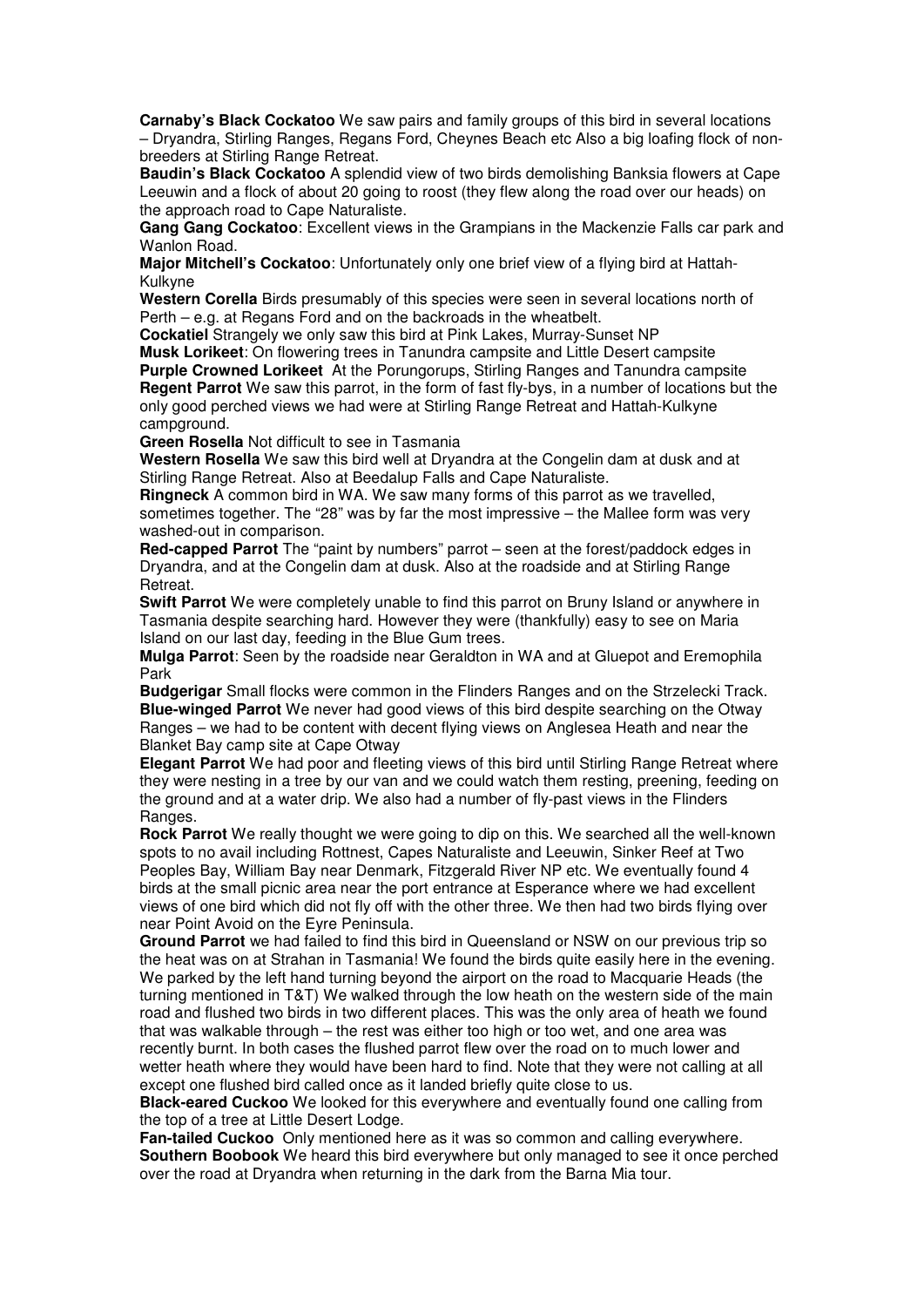**Red Backed Kingfisher**: One seen on the Blinman Pools walk in the Flinders Ranges (at Angorichina Village) where it was probably nesting in the sandy bank

**Dollarbird** We were surprised to find one of these cackling from the treetops at Hattah-Kulkyne – somewhat out of range but no doubt attracted by the water and the dragonflies. **White Browed Treecreeper**: Only seen once at Gluepot (where there were far more Brown Treecreepers)

**Rufous Treecreeper** Easy to see at Dryandra ( the Ochre trail was particularly good) and the Porungorups.

**Noisy Scrub Bird** Seen well at Cheynes beach – the bird close to the campsite was quite obliging – we saw it cross the track and also flying back towards the presumed nest area. We also heard another bird singing in dense bushes on the far side of the headland.

**Splendid Fairy-wren** What a bird! Common in the scrub and heath in WA – the males were in full breeding plumage and looked as though they had been painted with acrylics! **White-winged Fairy–wren** Common on the saltbush and gullies in northern SA though we did not see many males. Also in northern WA.

**Superb Fairy-wren** We were surprised to find this bird singing around our van at Coffin Bay which is out of range according to our books

**Blue-breasted Fairy-wren** We searched hard for this bird at Dryandra and eventually found just one pair though they were pretty hard to see at the bottom of a bush. Despite the pictures in the books they are actually quite distinctive as the blue breast really looks blue. The cap is a beautiful shade of deep blue. We also saw a pair at Eyre Bird Observatory on the Horse Paddock walk and at Fitzgerald River bridge. Just pairs though – no family groups.

**Red-winged Fairy Wren** We failed to find this bird around the south western lighthouses but eventually caught up with it at William Bay near Denmark. This was the only time we saw it – it was much harder than we expected though distinctive when seen as it was noticeably bigger and the cap was a pale silvery blue. Also noisy – two males and one female chasing around!.

**Southern Emu-wren** Hurray! We caught up with this bird at last though it certainly made us wait. We had failed to find it in 2006 (despite Barren Grounds being a dead cert) and had not found it at all in WA apart from a 2 sec fly-across-the-road-with-nest-material at Cheynes Beach. Having tracked down every squeak and it always turning out to be a fairy-wren we really thought we would never see it. Eventually we followed the source of some squeaks and had terrific views of a pair perched up on a bush at Bunyip on the Buttongrass Trail at post 15. Gentle pishing brought them right up to our feet. (I think these birds must be harder to find when they are actually breeding, hence our difficulties. There were no noisy family parties around as there were with many (but not all) of the fairy-wrens)

**Mallee Emu-wren** By tracking down some infrequent faint squeaks we had prolonged views of a pair as they fed on dead wood on the southern side of the Konardin Track at Hattah-Kulkyne about 1–2 km from the kangaroo fence. The spinifex here looked fairly scruffy but there was much more healthy looking stuff further in.

**Striated Grasswren** More in hope then expectation we started walking up the Nowingi track in the early morning and within half an hour we were chasing round after some squeaks which eventually popped up on to a bush and gave a first class photographable views of a pair.. **Short-tailed Grasswren** Our first attempt at Stokes Hill Lookout failed. It was dry and sunny but exceptionally cold and windy which probably did not help. We were armed with lots of information from Birding-aus and from the Willow Springs mud map, some of it conflicting, so Peter set of in a south westerly direction to the fence line and small hills described in many reports while I concentrated on the "blue triangle post" area just down the hill. Nothing. We then tried along the Appealina ruins road – the vegetation here was extremely lush and we did not find anything. Back at Stokes Hill lookout two days later, in fine sunny weather which was much warmer and less windy, we hit the jackpot. Peter found a pair in an area not mentioned in any reports. I found a splendid male, alarmed at my presence, just downhill from the "blue triangle post" – it was obviously his territory.(I had actually spent nearly an hour there previously and seen nothing) When Peter returned we went back down the hill and managed to get super photographs of this male bird, squeaking and turning from side to side on top of a rock. He was obviously distressed so we soon left him alone. Note that the "blue triangle post" is short post with a blue triangle on the flat top - you cannot see the triangle until you are on top of it – and it now has a blue topped taller metal post next it to help you see it. Neither post can quite be seen from the car park – head down hill 218° from the plinth with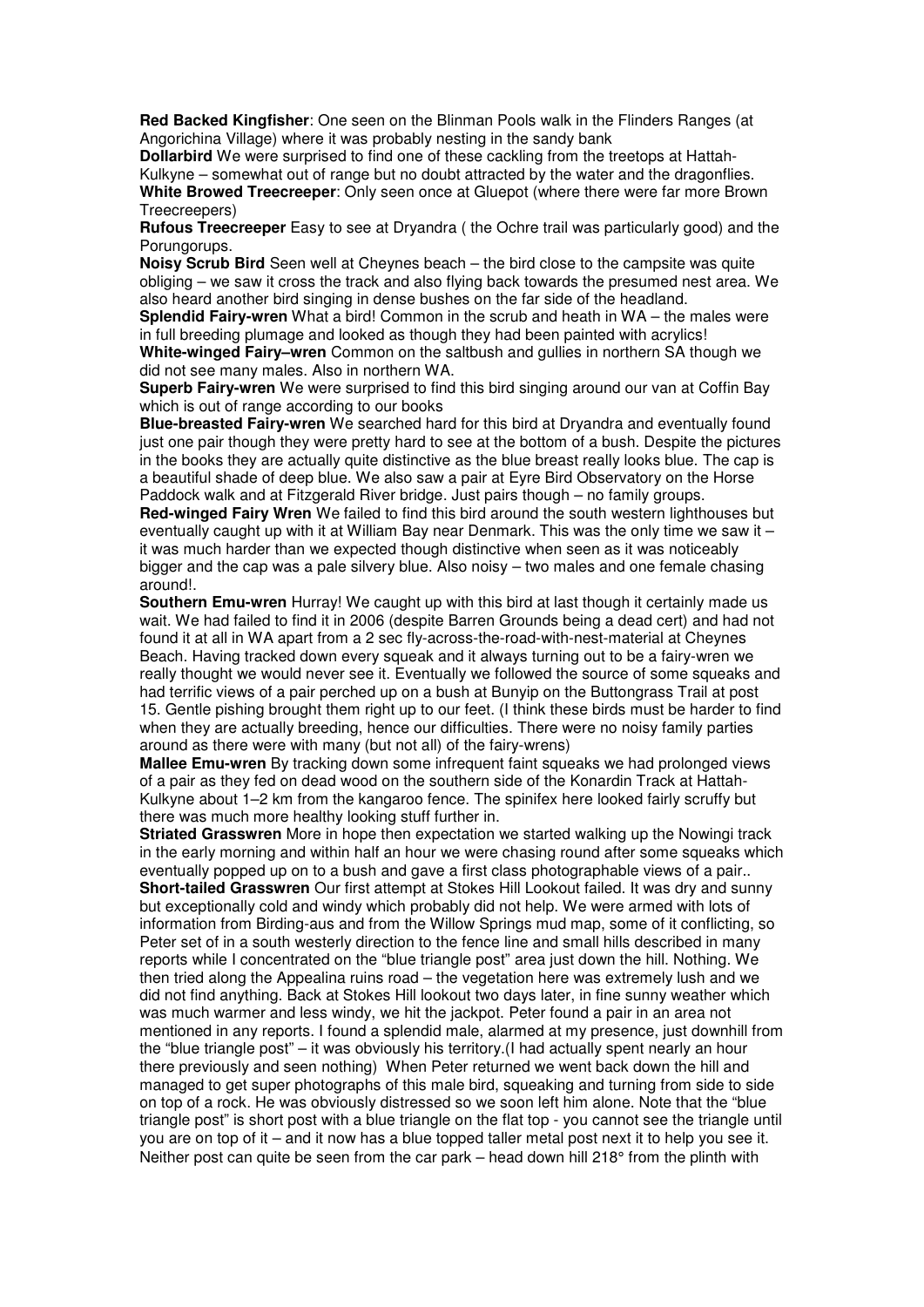the contoured map. The grasswren territory was just downhill of the post in a slightly more rocky area.

**Thick-billed Grasswren** We found this as expected at Monkey Mia but not quite as easily as expected. In the evening when we arrived we just had very brief views of a bird as it ran, Roadrunner style, across the Nature Walk track. Next morning we caught the back-end of two birds in the car park as they disappeared under a bush and would not re-appear. Then we eventually had first class views of a pair of birds on the Nature Walk where it joins a wide stony track – two birds fed by the road under the bushes looking beautiful in the early morning sun.

We struggled to find the eastern subspecies (species?) of this bird at Mount Lyndhurst – the vegetation was very lush and there were huge numbers of fairy wrens about. We did eventually have poor views of a bird flying down a gully which then completely disappeared.

**Eyrean Grasswren** We had two sessions looking for this bird on the dunes at Montecollina Bore but did not see or hear any hint of it. As the vegetation was so lush I expect they had spread out into the surrounding area.

**Western Bristlebird** We are pretty sure we heard this bird singing on several occasions at Cheynes Beach but never saw it. I think we may not have been out early enough.

**Rufous Bristlebird** The song is loud but there can be long gaps between songs so patience is needed. In the afternoon when the car parks were busy we heard two birds singing in different locations at London Bridge. The next day early in the morning we returned and had excellent views of a pair which sang together for us. We then had a pair of birds singing and feeding around our camp site at Blanket Bay.

**White-browed Scrubwren** Mentioned here because the common WA form is so distinctive, with striated underparts.

**Tasmanian Scrubwren** I think the old name of Brown Scrubwren is very apt for this bird! Common in Tasmania.

**Scrubtit** We wondered how easy it would be tell this bird apart from the Scrubwren but actually it was easy as it is much smaller, more dapper, and behaves more like a tit then a scrubwren. We found the white throat and upper breast easy to pick out. Our best views of this bird were in Bruny Island on the road up near Mount Mangana and on the Mount Mangana walking track where we had singing birds.

**Striated Fieldwren** We had good views of this bird at Werribee and then stunning views at the Ground Parrot site at Strahan.

**Rufous Fieldwren** In WA we found this bird easy to see, often coming across it when walking through flowering heathland, though it is barely rufous at all. In SA we saw it at Point Avoid on the Eyre Peninsula but we hardly saw it at all at any inland sites despite being in suitable habitat most of the time.

**Redthroat** We saw this bird twice – once a family party at Kalbarri in quite tall scrub, then a singing male at the Wilpena Pound lookout feeding under tall scrub.

**Weebill** We saw this bird more often once we had learnt the call – a useful tip from the BA volunteer at Stirling Range Retreat.

**Western Thornbill** Not particularly common – best views at Dryandra. Distinctive by being so plain.

**Slender-billed Thornbill** Excellent views at Port Gawler just by the side of the track in a mixed flock with Inland Thornbills.

**Tasmanian Thornbill** Not often seen, or rather identified – we found it hard to separate from Brown Thornbill

**Chestnut-breasted Whiteface** Found after searching for about 6 hours on two occasions at the mine site at Mount Lyndhurst. It is simply a matter of walking around till you bump into them. We had good views of a family party which, when they eventually flew off, landed a long distance away. We found them in the area to the east between the car park and the mine entrances in a flattish bowl which was quite stony and open. They were very well camouflaged against the multicoloured stones.

**Banded Whiteface** We ran into a small flock of these birds whilst walking cross-country to the Letter Winged Kite site.

**Forty-spotted Pardalote** We are confident we saw this bird on Bruny Island and Maria Island – we heard the call and they seem smaller and slighter then the common confusion pardalote, the Striated. (Especially immature Striated which are very dull. It is amazing how plain the face can look on a Striated Pardalote when viewing from underneath The Spotted is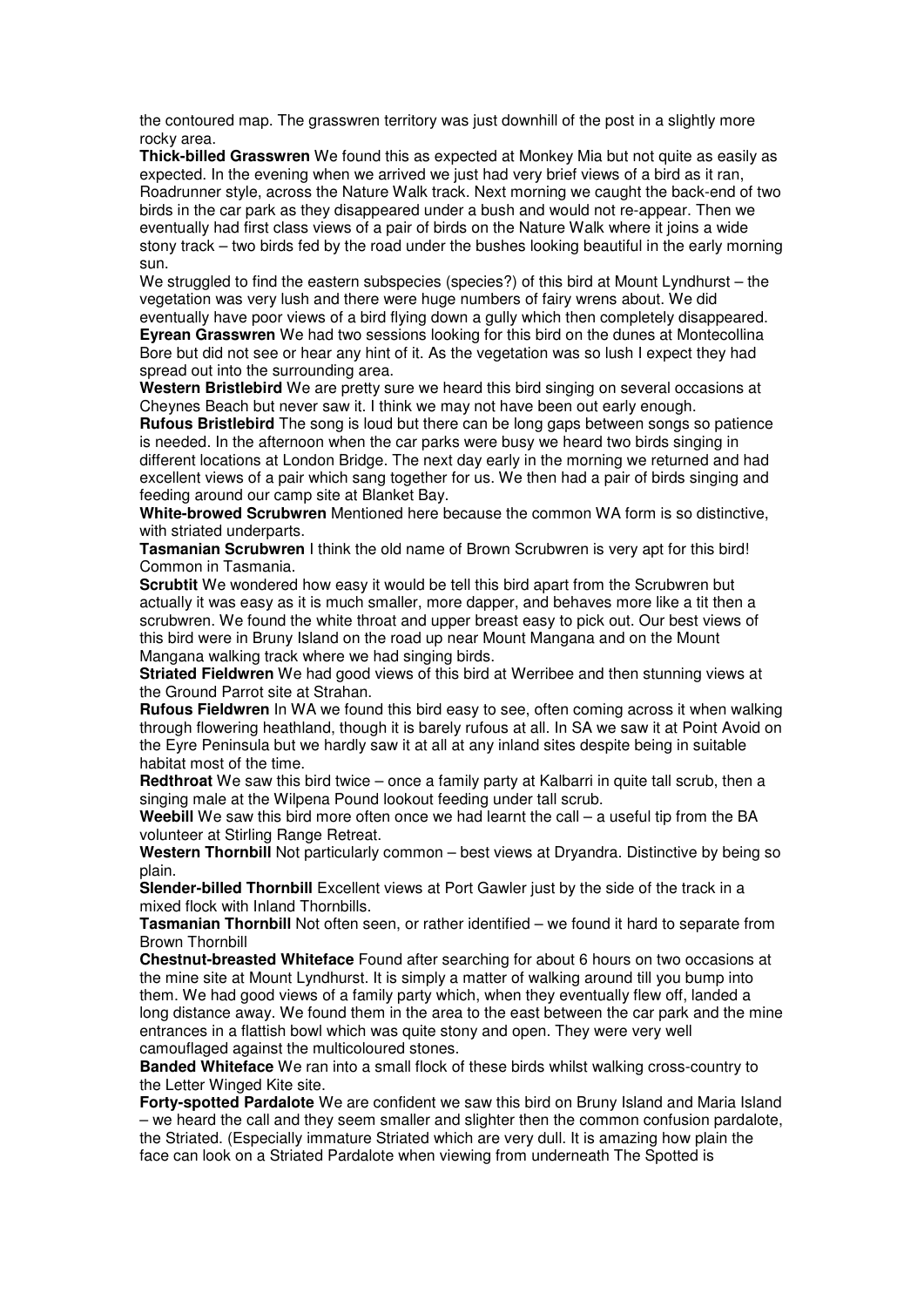distinctive underneath with its bright yellow bib and also darker face) However we never had a good view of the upperparts so it was a bit unsatisfactory

**Western Spinebill** We ran across this bird in a number of odd locations but hardly ever with other honeyeaters. Not as easy to see as you would expect.

**Yellow-throated Honeyeater** A very spectacular bird when the sun catches the yellow throat. A very distinctive call too. Not hard to see in Tasmania.

**Purple-gaped Honeyeater** I only mention this because we failed to see it despite constantly looking and frequently being in suitable habitat, though there was not much eucalpyt flowering going on.

**Black-eared Miner** An unsatisfactory sighting really – we saw two groups of hybrid miners at Gluepot – in one group the birds all looked very poor for Black-eared but in the second group there were some birds which had features very close to all the guidelines. However I felt that in truth they are probably all hybrids with a complete range of plumage types.

**Spiny-cheeked Honeyeater** Common in the mallee

**Striped Honeyeater** Only seen on the Honeymoon Hut Track.

**Yellow Wattlebird** These birds are enormous! Easy to see (and hear) in Tasmania. **Crescent Honeyeater** Common and conspicuous in Tasmania, the only place we saw it. **Tawny-crowned Honeyeater** Easily seen on flowering heath in WA.

**Strong-billed Honeyeater** Only seen well on the Mount Mangana road on Bruny Island

where it was common

**Black-headed Honeyeater** Common in eucalypt woodlands in Tasmania **Crimson Chat** Quite common around the Flinders Ranges and Strzelecki track

**Orange Chat** Seen once or twice on the Strzelecki Track and at Willow Springs

**Gibberbird** Not seen on the Strzelecki Track – we did not look too hard as there was an awful lot of vegetation and not many bare areas!

**Cinnamon Quail-thrush** Seen only once at the mine site at Mt Lyndhurst where we had excellent views of a family party which we flushed from the entrance track.

**Chestnut Quail-thrush** Seen several times – Gluepot, Honeymoon Hut Track, Eremophila Park

**Western Whipbird** We do not think we heard this bird at all, let alone see it. The calls on the David Stewart CD are not very distinctive whereas other sources describe it as harsh or creaking or very distinctive. Well we didn't hear anything like that! Perhaps we were not early enough In the morning – does it actually need to be at dawn?. We tried for it at Cheynes Beach, Two People's Bay, Fitzgerald River NP and Fitzgerald River crossing and Lincoln NP. **Chirupping Wedgebill** Seen distantly at the Arid Lands Botanical Gardens then easily all over the Flinders Ranges and Strzelecki track wherever there were well vegetated gullies in the saltbush plains. Getting a good photo was hard though – they fed in the bottom of bushes and did not always sing from an exposed perch.

**Chiming Wedgebill** Singing and displaying pairs all round the campsite at Hamelin Pools Station. Not seen at Monkey Mia for some reason though they should have been there. **Varied Sitella** I mention this species because on the last trip in 2006 we only saw these once (at Cocoparra) and it was the same this time - only at Gluepot.

**Crested Shrike-tit** We did not see the Western sub-species but saw the Eastern sub-species at Anglesea Heath and Bunyip

**Olive Whistler** Quite common in wetter forest in Tasmania but they were not really singing so they were a bit hard to pick up. At Truganini Reserve we thought there was a family party up in the tree tops so we tried a bit of taped song with spectacular effect – the male ignored the first type of song then as soon as the second song started he was there, answering with an identical song which he kept up for ages afterwards and made us feel guilty! We also had one come in close when we were taping in a Pink Robin – maybe there was some Olive Whistler in the background?

**Gilbert's Whistler** Good views of this bird at Gluepot and Hattah-Kulkyne. The song is completely distinctive when you know it. One bird at Gluepot had a very rufous belly – much more than shown in the books.

**Mystery Whistler** When searching for Red Lored Whistler on the Honeymoon Hut Track we found a bird which was all plain grey except for faint rufous shading on the vent. When we first saw it, it was singing pure Red Lored Whistler exactly like the David Stewart recording but then it changed to " chop chop chop chop" which I associated with Gilbert's Whistler. Having asked for assistance on Birding-Aus I am now pretty convinced this bird was an immature Red Lored Whistler.